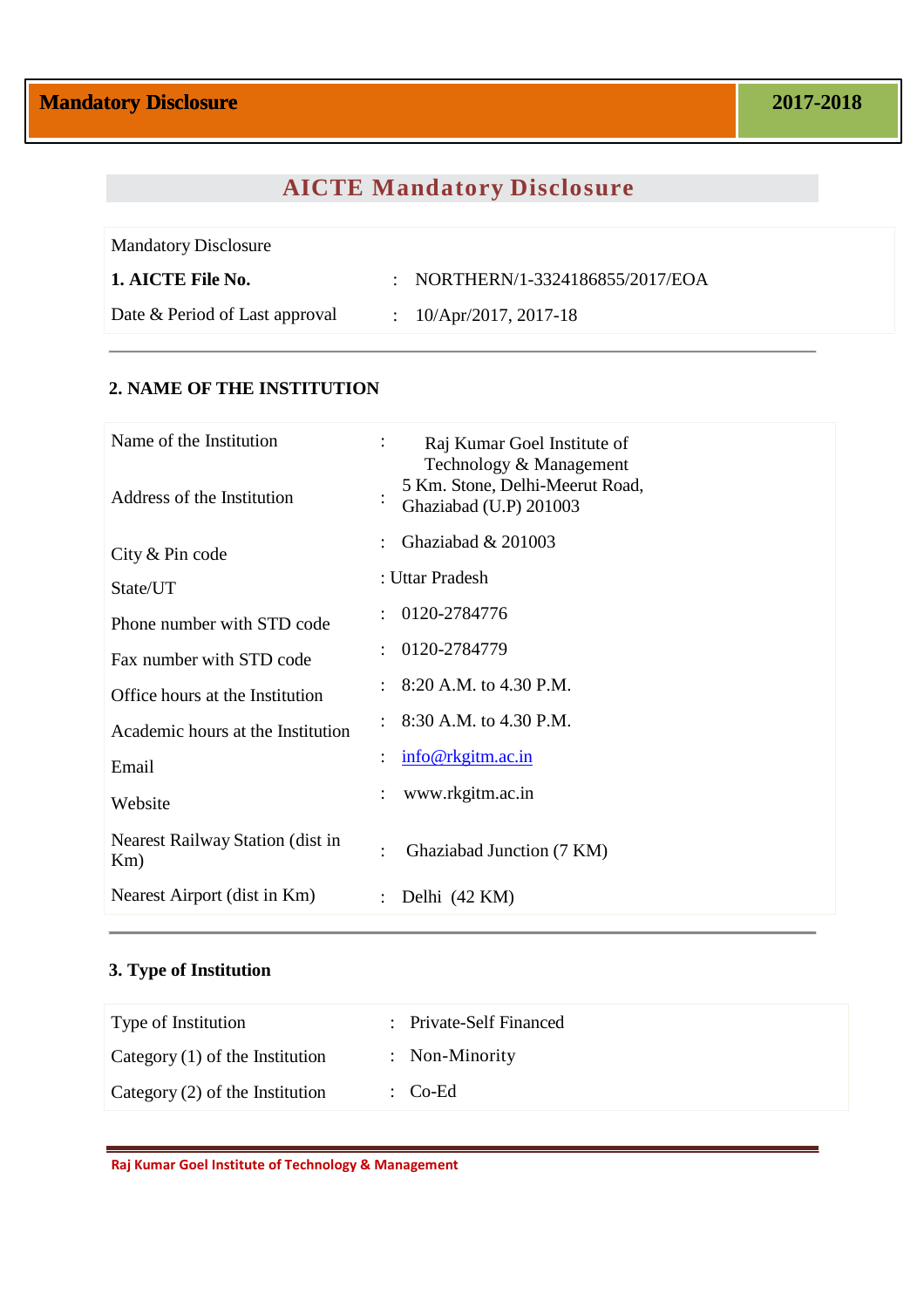# **4. Name of the organization running the Institution**

| Name of the organization running the<br>Institution | Raj Kumar Goel (Bhatte Wate Foundations) |
|-----------------------------------------------------|------------------------------------------|
| Type of the organization                            | Trust                                    |
| Address of the organization                         | : 14, Navyug Market, Ghaziabad           |
| Registered with                                     | Sub - Registrar                          |
| <b>Registration Date</b>                            | 06-12-2007                               |
| Website of the Organization                         | www.rkgitm.ac.in                         |

# **5. Name of the Affiliating University**

| Name of the affiliating University | : Dr. A.P.J. Abdul Kalam Technical University,  |
|------------------------------------|-------------------------------------------------|
| Address                            | :Sec-11, Jankipuram, Vistar Yojna, Lucknow, U.P |
| Website                            | : https://aktu.ac.in                            |
| Latest affiliation period          | $\therefore$ 2017 – 2018                        |

# **6. Name of Principal / Director**

| Name of Principal / Director | $\cdot$              | Dr. Rajesh Verma              |
|------------------------------|----------------------|-------------------------------|
| <b>Exact Designation</b>     | ٠                    | Director                      |
| Phone number with STD code   | ٠<br>$\bullet$       | 0120-2784776                  |
| FAX number with STD code     | $\ddot{\phantom{a}}$ | 0120-2784779                  |
| Email                        | ٠                    | director@rkgitw.edu.in        |
| <b>Highest Degree</b>        | ٠                    | Ph. D.                        |
| Field of specialization      | ٠                    | <b>Wireless Communication</b> |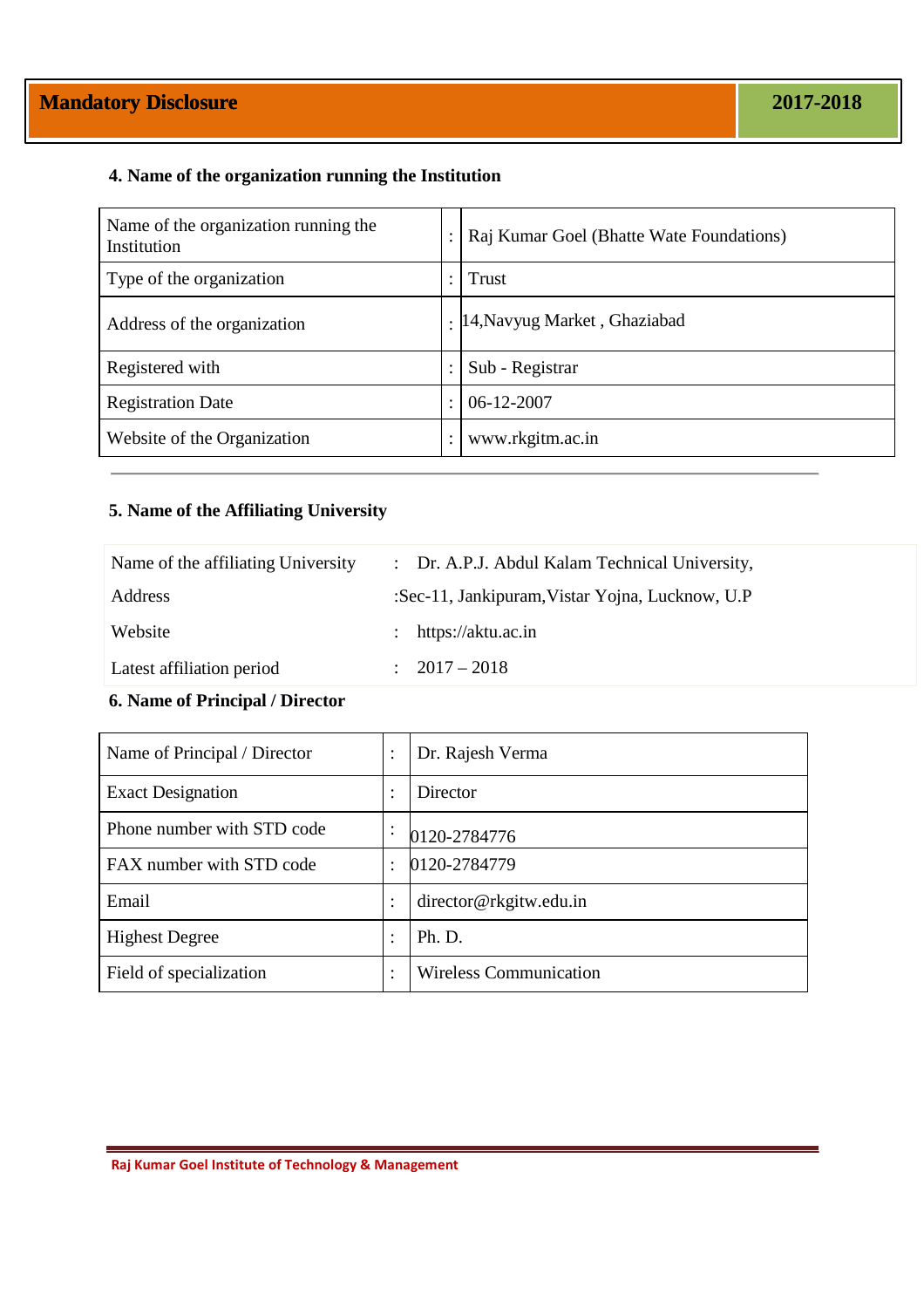|      |                                       |                     | 5" KM Stone (Opp. Jain Tube Co. Ltd.), Delhi-Meerut Road Ghaziabad (U.P.) - 201003<br>Affliated to Dr. A.P.J. Abdul Kalam Technical University Uttar Pradesh, Lucknow<br>(Formerly Utter Pradesh Technical University)<br>Approved by AICTE. New Delhi<br>Phone No.: 0120-2784774/75/76 |
|------|---------------------------------------|---------------------|-----------------------------------------------------------------------------------------------------------------------------------------------------------------------------------------------------------------------------------------------------------------------------------------|
|      | <b>Board of Governors</b>             |                     |                                                                                                                                                                                                                                                                                         |
| S.No | <b>NAME</b>                           | <b>DESIGNATION</b>  | <b>OCCUPATION</b>                                                                                                                                                                                                                                                                       |
| 1.   | Shri Dinesh Kumar Goel                | Chairman            | <b>Business / Educationist</b>                                                                                                                                                                                                                                                          |
| 2.   | Smt. Rajni Goel                       | Member              | <b>Business</b>                                                                                                                                                                                                                                                                         |
| 3.   | Prof. B.K Gupta                       | Member              | Advisor, Raj<br>Kumar Goel<br>Group<br>Institution,<br>of.<br>Ghaziabad<br>Former Principal, MNREC,<br>Allahabad                                                                                                                                                                        |
| 4.   | Dr. Laxman Prasad                     | Member              | Director R & D, Raj Kumar<br>Goel Group of Institution,<br>Ghaziabad                                                                                                                                                                                                                    |
| 5.   | <b>NRO</b>                            | Member              | Nominee of AICTE<br>Regional Officer<br>(Ex-Officio)                                                                                                                                                                                                                                    |
| б.   | Nominee of the Council                | Member              | Industrialist/Technologist/<br><b>Educationist</b><br><b>Nomination Awaited</b>                                                                                                                                                                                                         |
| 7.   | Nominee U.P. Technical<br>University  | Member              | Nomination Awaited                                                                                                                                                                                                                                                                      |
| 8.   | Nominee of State<br>Government        | Member              | Director of Tech. Ed.<br>(Ex<br>Officio)                                                                                                                                                                                                                                                |
| 9.   | <b>Nominee of State</b><br>Government | Member              | <b>Nomination Awaited</b>                                                                                                                                                                                                                                                               |
| 10.  | Dr. Rajesh Verma                      | Member<br>Secretary | Director.<br>Raj<br>Kumar Goel<br>of Technology &<br>Institute<br>Management, Ghaziabad                                                                                                                                                                                                 |
| 11.  | Dr. Manorma Sharma                    | Member              | Professor & Dean Academics,<br><b>RKGIT</b><br>Management.<br>s.<br>Ghaziabad,                                                                                                                                                                                                          |
| 12.  | Mr. Naveen Dubey                      | <b>Member</b>       | Assistant Professor, RKGIT &<br>Management, Ghaziabad.                                                                                                                                                                                                                                  |

Trust Office 114, Navyug Market, Ghaziabad (U.P.) 201 001, Mobile 9810320945<br>Website www.rkgitm.ac.in. Email-id: info@rkgitm.ac.in

**Raj Kumar Goel Institute of Technology & Management**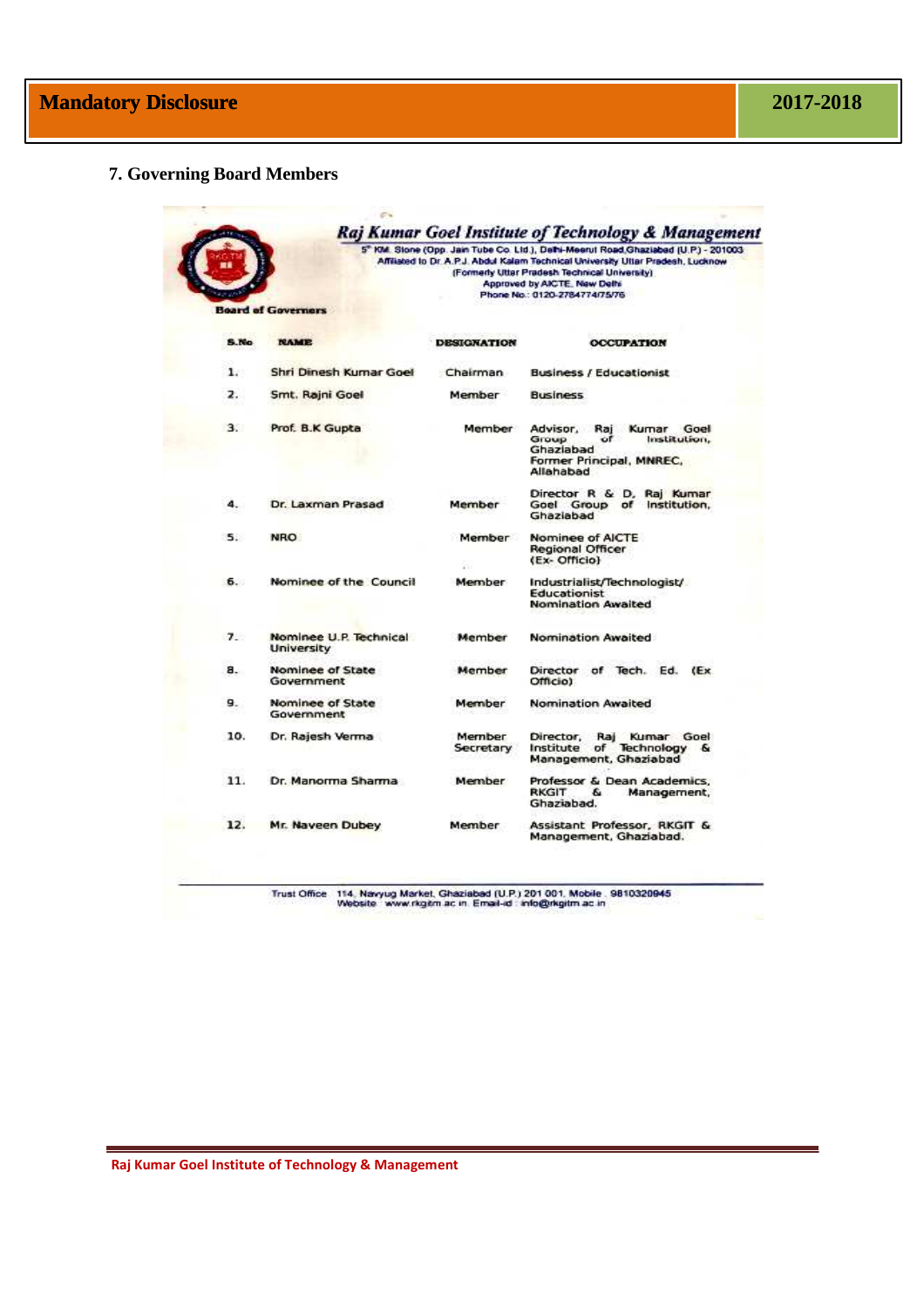### **8. Academic Council Members Members of Academic Advisory Body**

|    | Prof. D.V. Singh | Former Vice-Chancellor, University of Roorkee                                                    |  |  |
|----|------------------|--------------------------------------------------------------------------------------------------|--|--|
| 2. | Prof. A.K. Khare | Former Pro Vice- Chancellor, UPTU,<br>Lucknow.                                                   |  |  |
| 3. | Shri S.C.Gupta   | Director J.K.Technosoft Ltd., Noida.                                                             |  |  |
| 4. | Dr. G.N. Singh   | Director, CIPL, Ghaziabad.                                                                       |  |  |
| 5. | Prof. B.K. Gupta | Advisor, Raj Kumar Goel Group of<br>Institution, Ghaziabad<br>Former Principal, MNREC, Allahabad |  |  |
| 6. | Dr. Rajesh Verma | Director, R.K.G.I.T.M, Ghaziabad                                                                 |  |  |

# **9. Executive Component & Organizational Chart:**

### **10. Student Feedback on Institutional Governance/faculty performance**

The various feedback mechanism followed in the college are,

- Subject wise semester feed back
- Student feedback
- Self Appraisal (Faculty)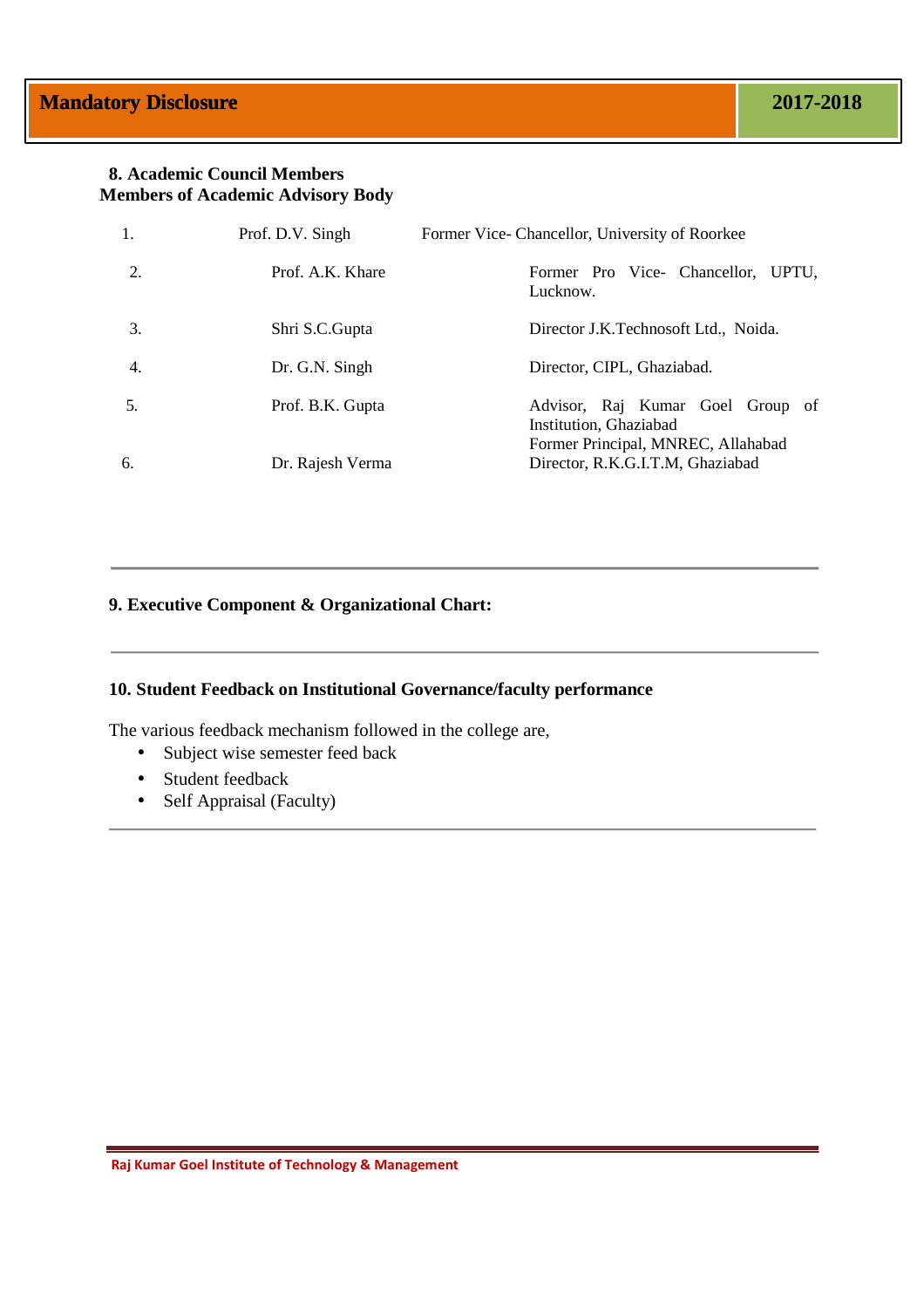#### **11. Grievance redressal mechanism for faculty,**

#### **staff and students Grievance redressal**

#### **Committee**

| Sl.No. | <b>Name</b>         | Category | <b>Profession</b>                  |
|--------|---------------------|----------|------------------------------------|
|        | Dr. Rajesh Verma    | Chairman | Director                           |
|        | Dr.Manorma Sharma   | Member   | Dean Academic                      |
|        | Mr. Gyanedra Maurya | Member   | HOD of IT department               |
|        | Mr.Lokesh Kr.Gupta  | Member   | Asst. Professor of AS&H department |

Suggestion Boxes are provided in every building and grievance records placed at various points in the college (including the Library and Hostels) for the students / staff to drop their suggestions and complaints: HOD/ Director regularly attend to these on daily basis for necessary action. In addition, there is a Grievance Redressal Committee (as above), to whom they can contact and inform of their grievances. Besides there is an exclusive mechanism to address the issues relating to "women" and their grievances.

#### **12. Department**

#### **Name of the programmes approved by the AICTE:**

- Computer Science and Engineering
- Information Technology
- Electrical and Electronics Engineering
- Electronics and Communication Engineering
- MBA (PG)

| 'n ear wise sanctioned intake |                              |        |                 |        |                |
|-------------------------------|------------------------------|--------|-----------------|--------|----------------|
| <b>Courses</b>                | $\overline{\text{CSE}}$ (UG) | IT(UG) | <b>ECE (UG)</b> | EN(UG) | <b>MBA(PG)</b> |
| 2008-09                       | 90                           | 90     | 90              | 30     |                |
| 2009-10                       | 90                           | 90     | 90              | 30     | 60             |
| 2010-11                       | 120                          | 90     | 90              | 60     | 60             |
| 2011-12                       | 120                          | 90     | 120             | 60     | 60             |
| 2012-13                       | 120                          | 120    | 120             | 60     | 60             |
| 2013-14                       | 120                          | 120    | 120             | 60     | 60             |
| 2014-15                       | 120                          | 120    | 120             | 60     | 60             |
| 2015-16                       | 120                          | 120    | 120             | 60     | 60             |
| 2016-17                       | 120                          | 120    | 120             | 60     | 60             |
| 2017-18                       | 180                          | 120    | 90              | 60     | 30             |

# **Year wise sanctioned intake**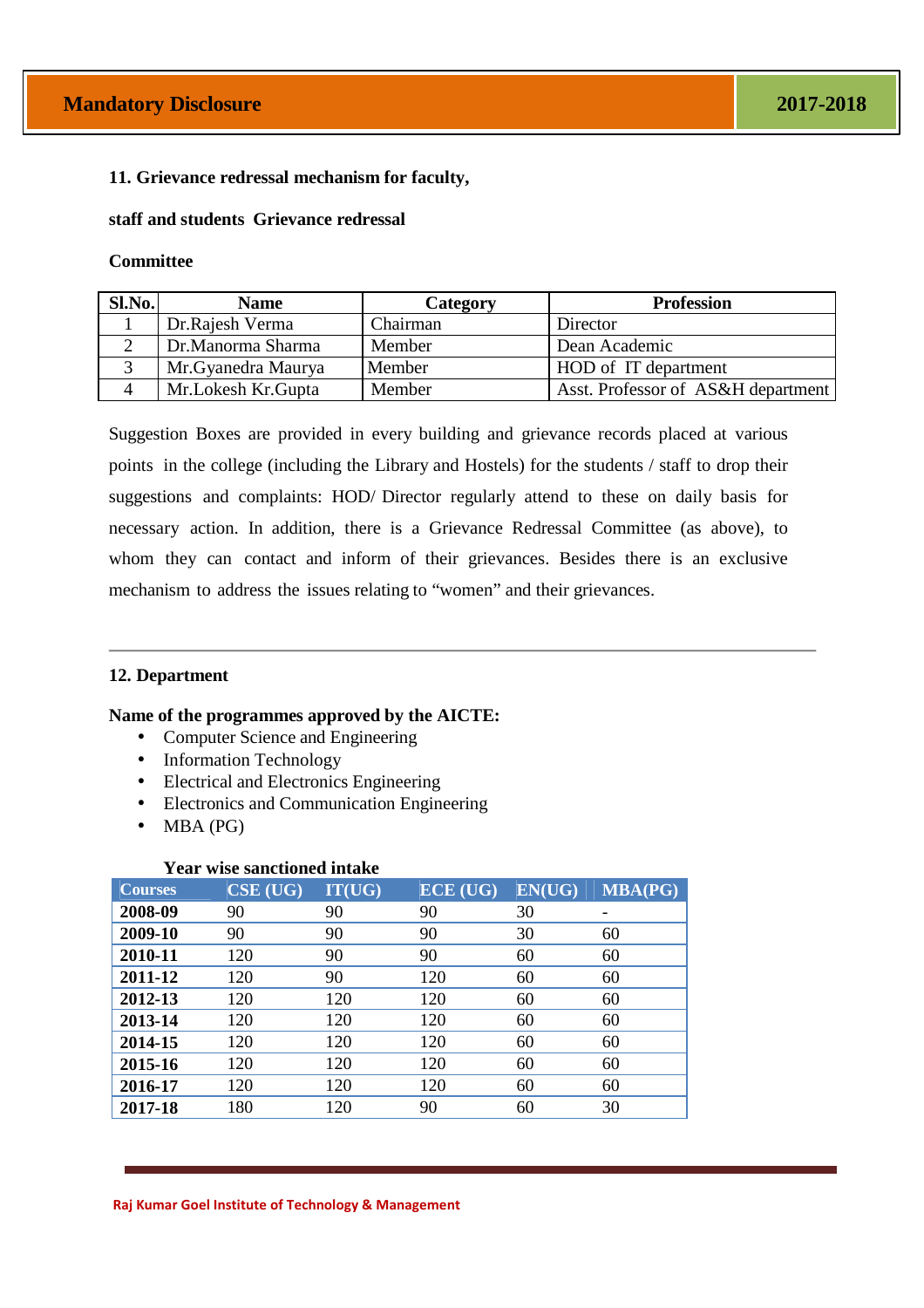### **Year wise actual intake**

| Programmers   CS (UG) |            | IT(UG)   | EC(UG)   | EN(UG)   | MBA(PG) |       |
|-----------------------|------------|----------|----------|----------|---------|-------|
| 2014-15               | $71 + 4$   | $8 + 3$  | $18 + 6$ | $16 + 3$ |         |       |
| 2015-16               | $83 + 6*$  | $12 + 3$ | $21 + 5$ | $14 + 3$ |         | $*FW$ |
| 2016-17               | $101 + 5*$ | 61       | 27       | 18       |         |       |
| 2017-18               | $83+2*$    | $20+6*$  | $4 + 3*$ | $7+2*$   |         |       |

## **% Students passed with distinction**

| <b>Batch</b>  | <b>Total Students</b> | <b>Honours</b> |
|---------------|-----------------------|----------------|
| 2008-12       | 283                   | 59             |
| 2009-13       | 284                   | 46             |
| 2010-14       | 286                   | 63             |
| 2011-15       | 163                   | 23             |
| $2012 - 16$   | 210                   | 35             |
| $ 2013 - 17 $ | 151                   | 33             |

# **% Students passed with First class**

| <b>Batch</b> | <b>Total Students</b> | <b>I</b> Division |
|--------------|-----------------------|-------------------|
| $ 2008-12 $  | 283                   | 264               |
| 2009-13      | 284                   | 251               |
| $2010 - 14$  | 286                   | 271               |
| 2011-15      | 163                   | 145               |
| $2012 - 16$  | 210                   | 198               |
| $2013 - 17$  | 151                   | 143               |

# **Student Placed: 2015 to 2017 Batch**

| Year | <b>Total Students</b> | <b>Throughout</b><br>60% | <b>Total Placed</b> | Total % |
|------|-----------------------|--------------------------|---------------------|---------|
| 2015 | 161                   | 117                      | 74                  | 63.25   |
| 2016 | 210                   | 148                      | 114                 | 77.03   |
| 2017 | 151                   | $\overline{07}$          | .18                 | 93.14   |

# **13. Department wise Teaching Faculty**

**14. Admission Procedure**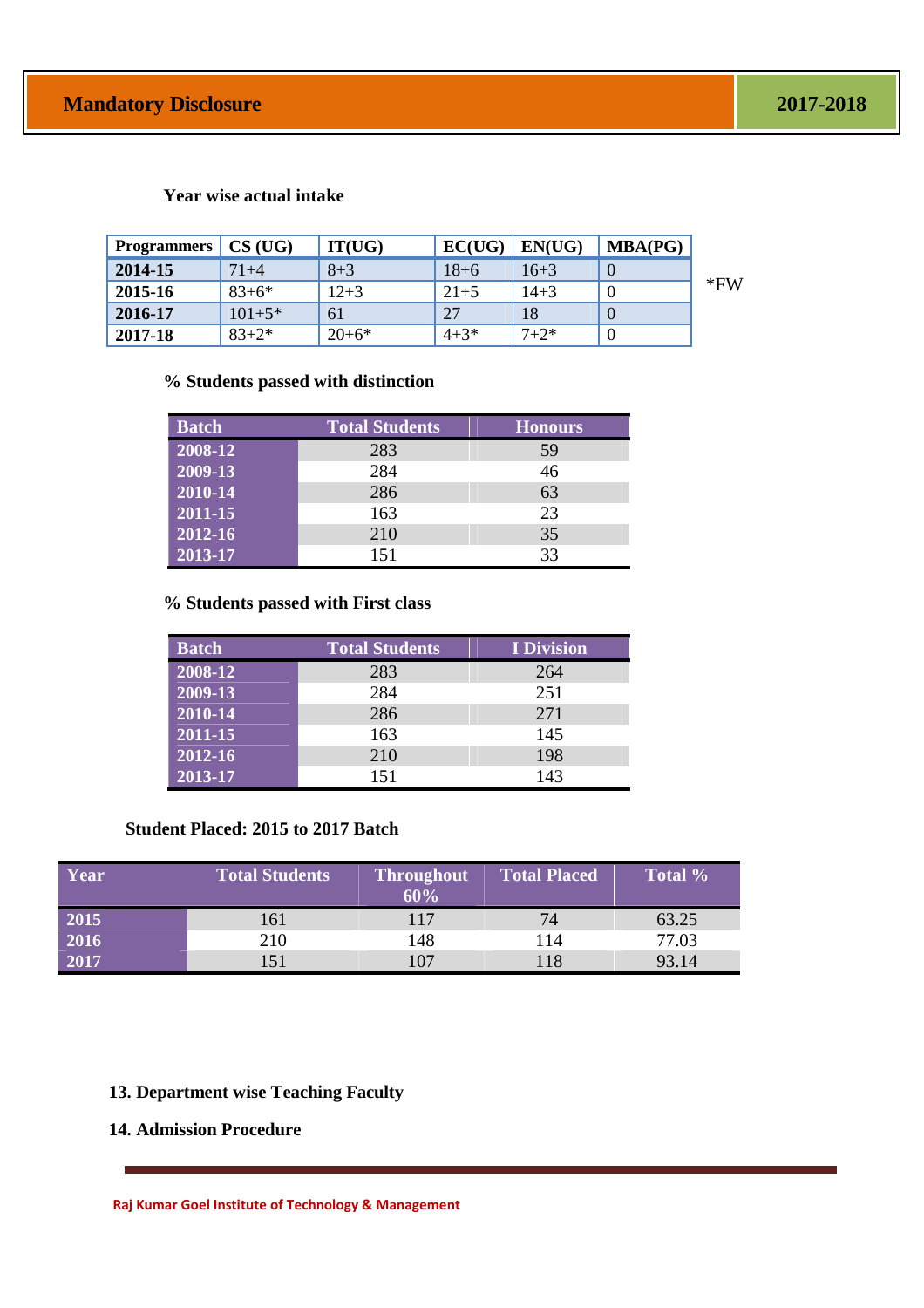#### **ELIGIBILITY**

Students must have passed 10+2 examination with Physics and Mathematics as compulsory subjects along with one of the following subjects: Chemistry / Biotechnology / Computer Science / Biology.

#### **PROCEDURE**

Admission to the B.Tech programme would be done on the basis of rank obtained in SEE - UPTU conducted by Uttar Pradesh Technical University, Lucknow. Admission to 85% of the total seats would be made through state level centralized counselling conducted by the University. 15% management seats are filled directly by the Institute by conducting Institute level counselling based on the merit of SEE- UPTU/AIEEE rank & merit in qualifying examination.

# **DIRECT ADMISSION TO SECOND YEAR B.TECH. (LATERAL ENTRY)**

Candidates who have passed three years Engg. Diploma from an Institution located in U.P. with minimum 60% marks OR whose parents (Father or Mother) are domicile of Uttar Pradesh and have passed three years Engg. Diploma (with minimum 60% marks) recognized by the Board of Technical Education, U. P., in any branch of Engineering (except Agriculture Engg., Pharmacy and Architecture), are eligible for admission to Second year in any branch of Engineering / Technology.

Candidates who have passed three years B.Sc. degree with Mathematics as one of the subject from any recognized University, securing minimum 60% marks in aggregate, are also eligible for admission to second year in any branch of Engineering / Technology.

**FOR ANY QUERIES CONTACT NOS:-**  REGISTRAR OFFICE - 9310089935 ACCOUNTS OFFICE - 9310089945 HOSTEL(GIRLS & BOYS) - 9310089943 ADMISSION CELL – 8588831330

# **DOCUMENTS TO BE DOWNLOADED**

- Registration form
- $\triangleright$  Data form
- $\triangleright$  Ghoshna Patr
- > Photo Format
- > Affidavit for Anti Ragging by Student
- > Affidavit for Anti Ragging by Parents
- $\triangleright$  Application for Hostel Accomdation
- $\triangleright$  Photo format for Hostel
- $\triangleright$  Undertaking by Student
- $\triangleright$  Undertaking by Parents

**Raj Kumar Goel Institute of Technology & Management**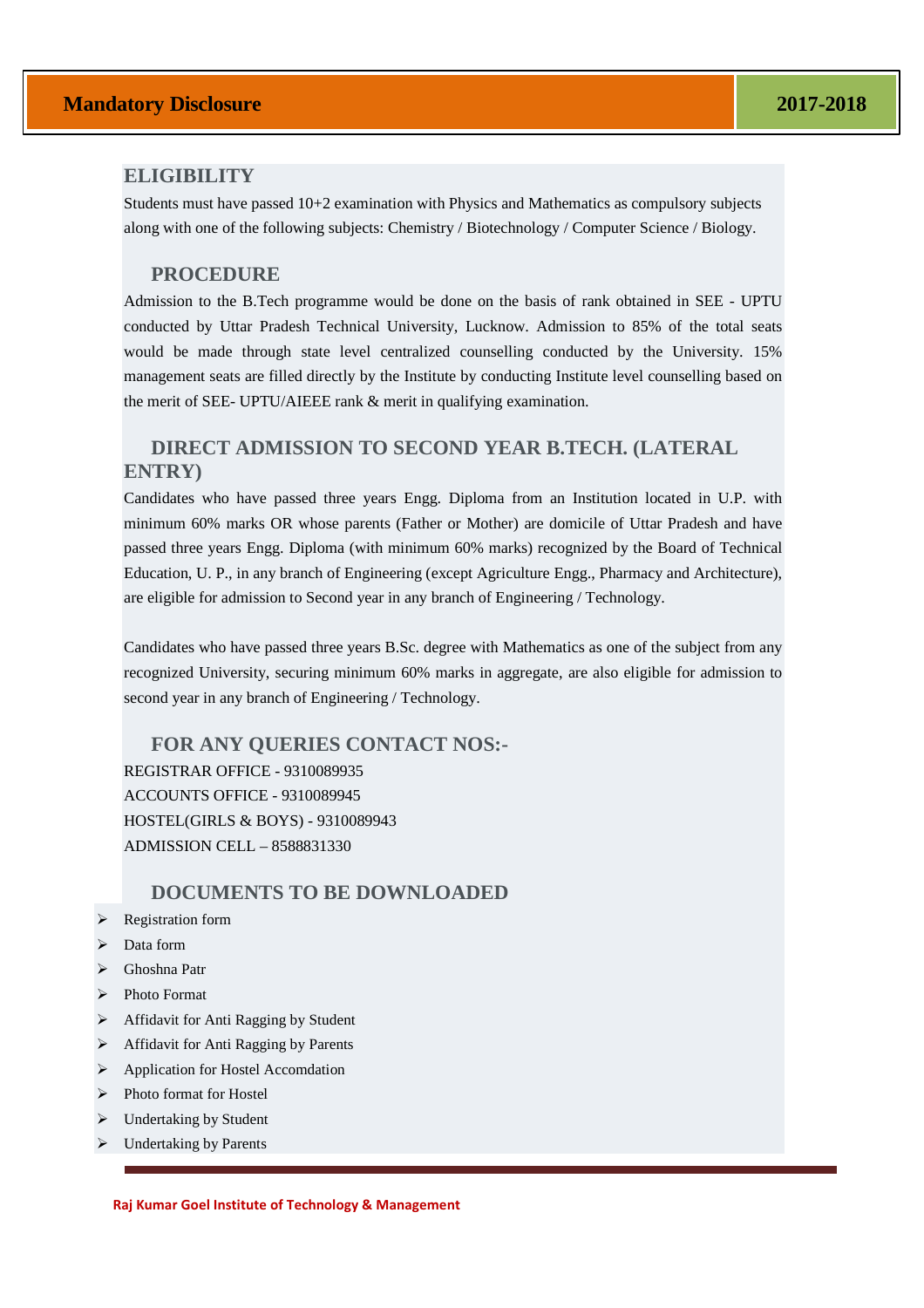- Affidavit for Hostel accomdation
- Discipline in RKGITM Hostel

#### **DOCUMENTS LIST**

- $\triangleright$  SEE Allotment Letter Original + 2 Photocopy
- SEE 2017:- Rank/Counseling Letter 3 Photocopy (Only Required admission through SEE-2017)
- JEE 2017:- Rank/Counseling Letter 3 Photocopy (Only Required admission through JEE-MAINS-2017)
- > AADHAR CARD 3 Photocopy
- $\geq 10$ th Pass Certificate 3 Photocopy
- $\geq 10$ th Mark Sheet 3 Photocopy
- $\geq 12$ th Pass Certificate 3 Photocopy
- > 12th Mark Sheet 3 Photocopy
- All Marksheets of Diploma (For lateral entry students) 3 Photocopy
- $\triangleright$  Migration Certificate (for student other than U P board) Original + 2 Photocopy
- $\triangleright$  Transfer Certificate Original + 2 Photocopy
- $\triangleright$  Character Certificate Original + 2 Photocopy
- Category certificate for OBC/SC/ST/MIN Students 3 Photocopy
- Parents Income Certificate (Optional) 3 Photocopy
- $\triangleright$  Gap Affidavit (if applicable) Original + 2 Photocopy
- > Affidavit Of Anti Ragg. of Student Original
- Affidavit Of Anti Ragg.of Parents/Guardians Original
- > Affidavit Of Anti Ragg.by the Student Hostel Original
- $\triangleright$  Hostel Undertaking (Students & parents) Original
- $\triangleright$  Domicile Certificate (for students whose 12th is from outside U P) 3 Photocopy
- Medical Fitness Undertaking Original
- $\triangleright$  4 Passport Size Photographs the name, branch & year of entry
- Ghoshna Patr Original
- Photo Format Original

#### **NOTE:**

The parents/ guardians of the admitted students will have to give an undertaking on non-judicial stamp paper that their ward's will not indulge in any act of indiscipline. Parents have to give undertaking that if their ward attendance were less than 75% then their ward would be barred. In case of any indiscipline or ragging. she may be expelled from the College/Hostel and may also be subjected to monetary punishment etc. as decided by the Disciplinary Committee of the College.

# **Fees in rupees – Visit http://www.rkgitm.ac.in/eligibility.php**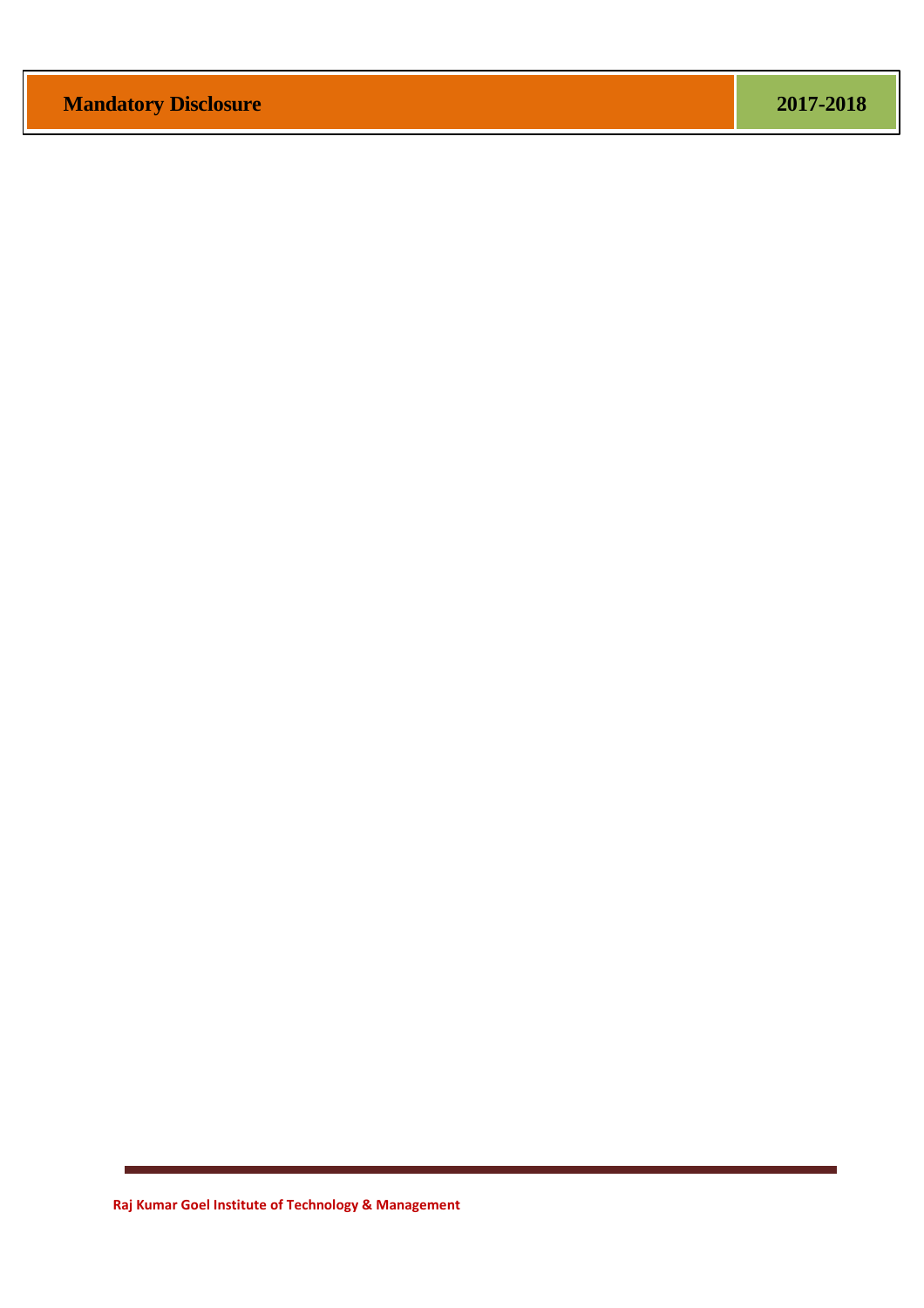# **15. Infrastructural Information**



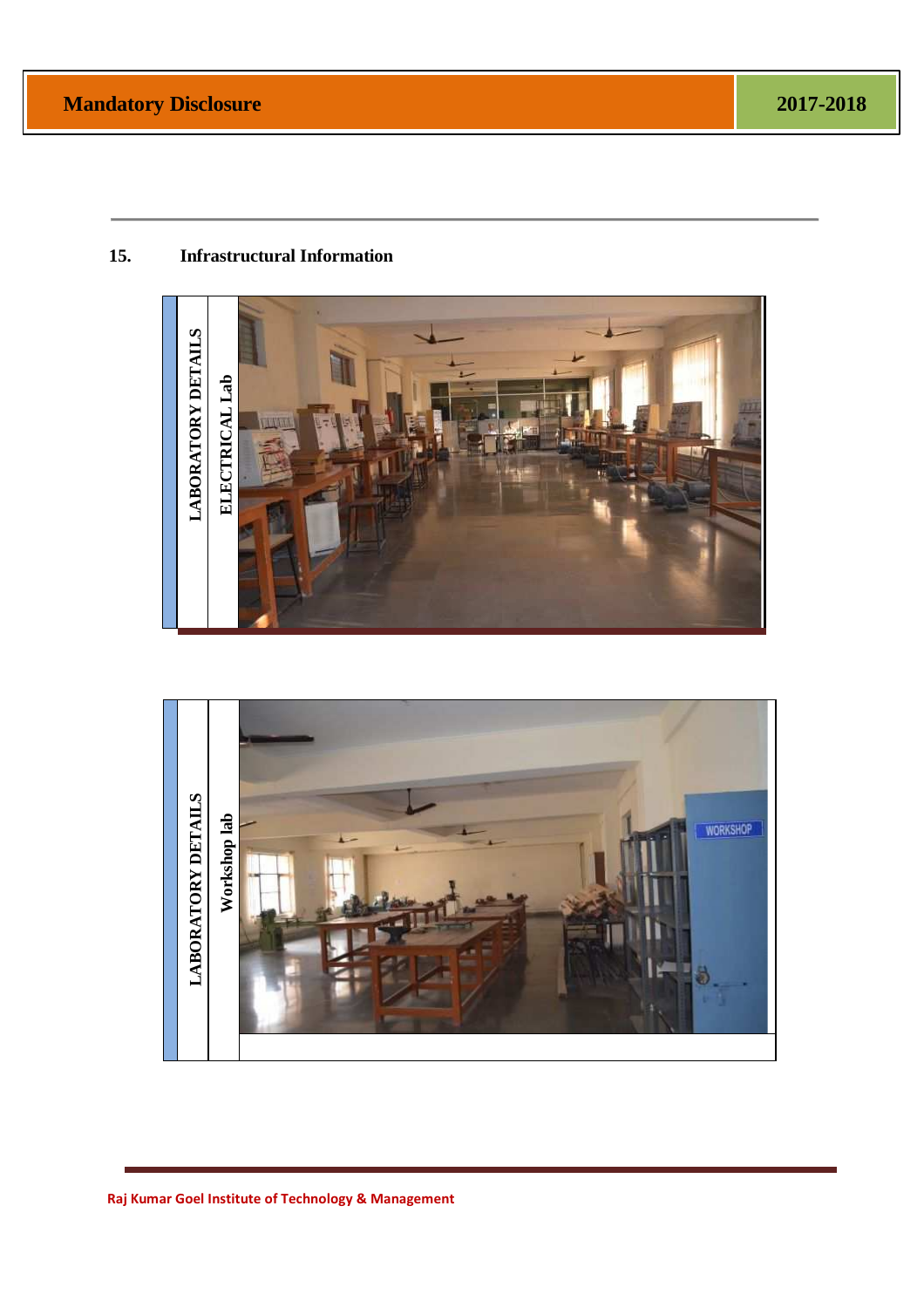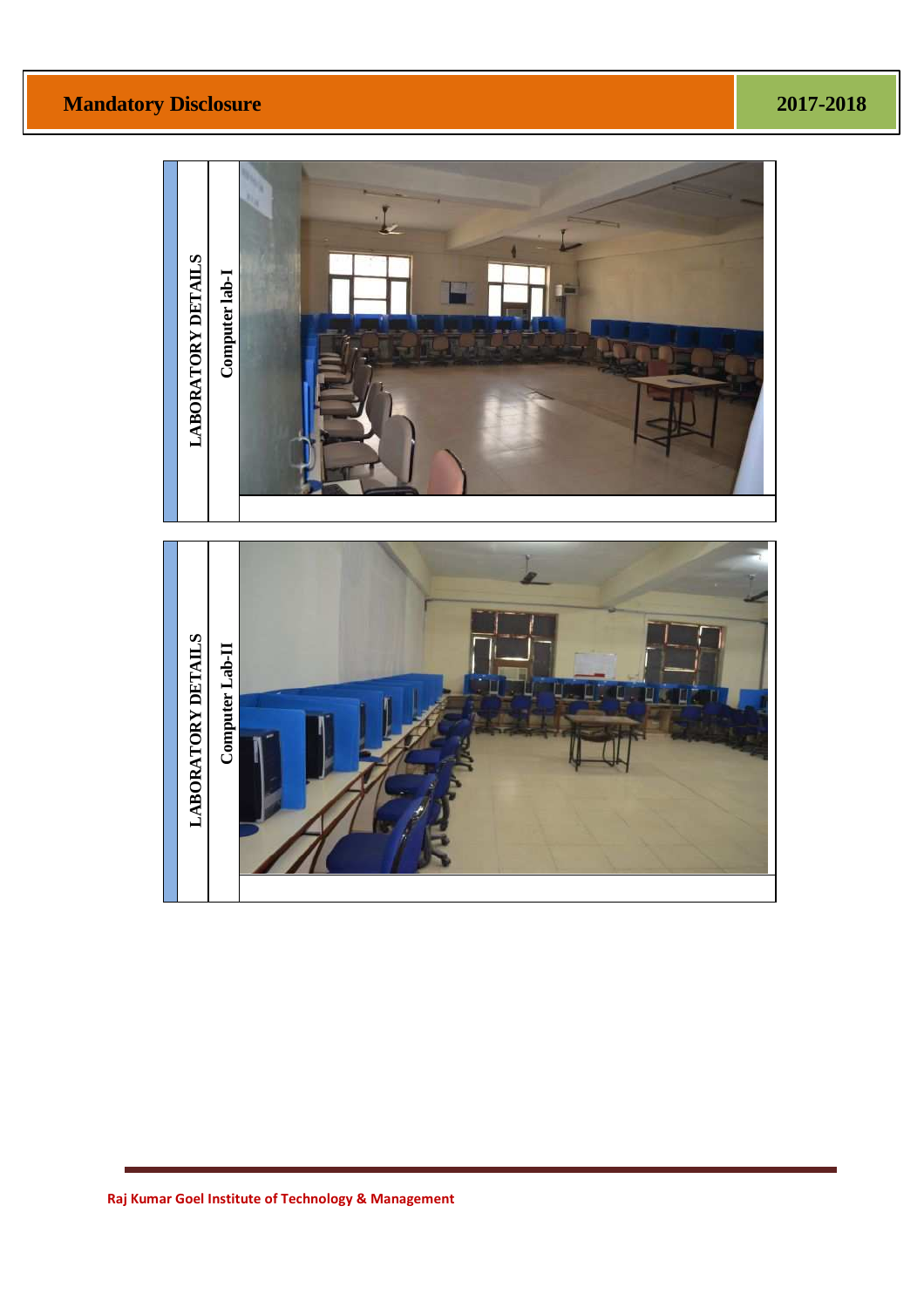

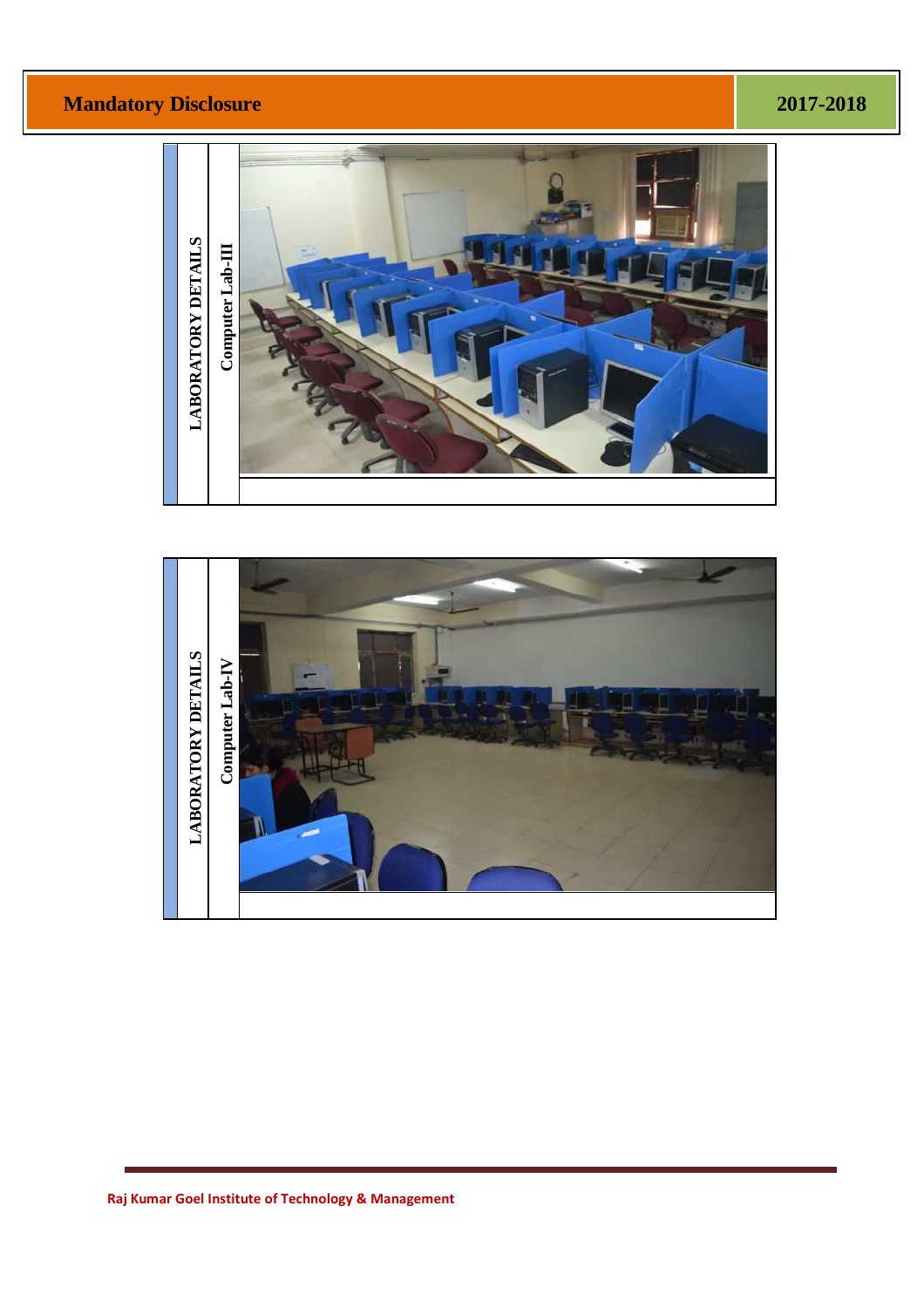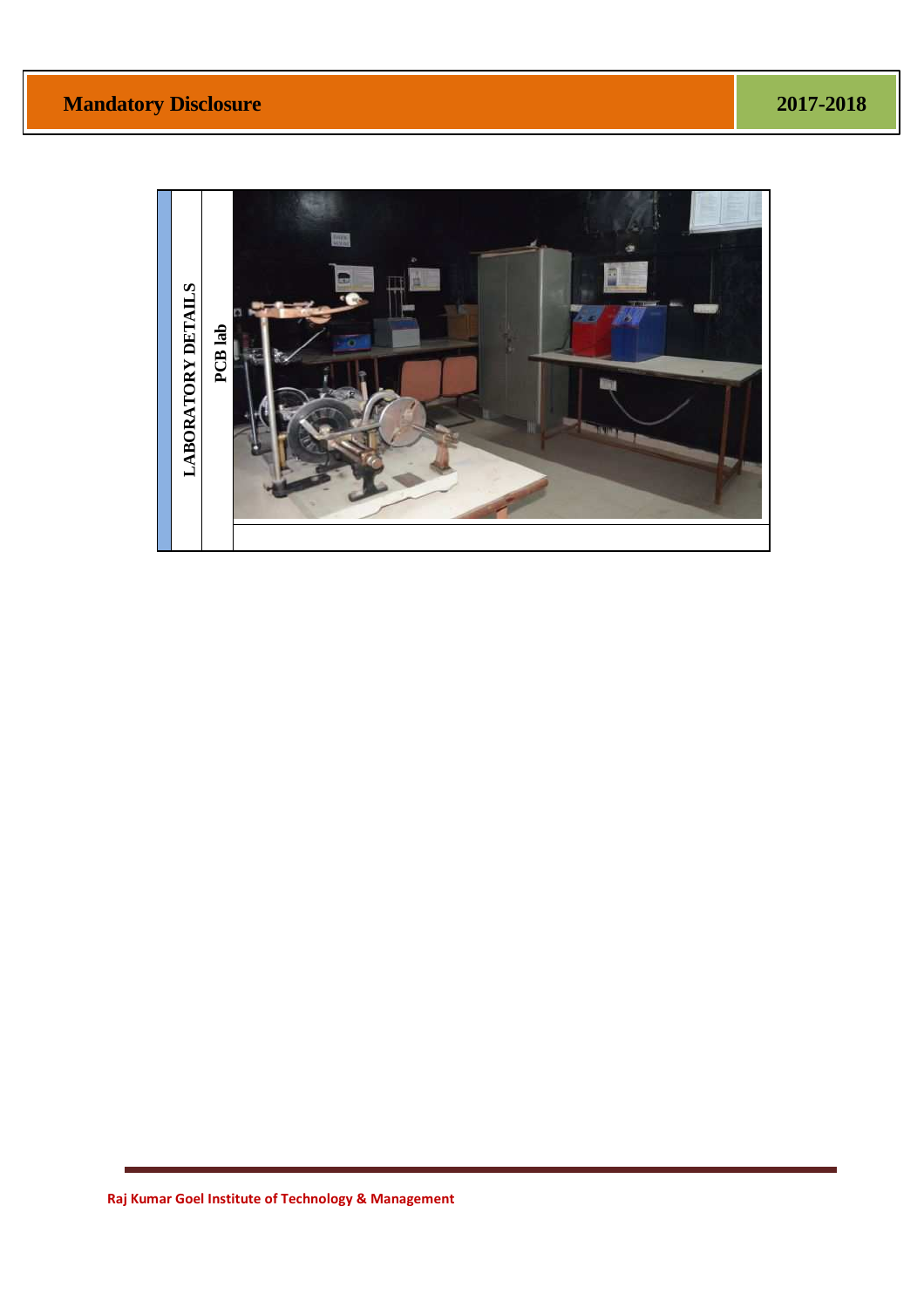

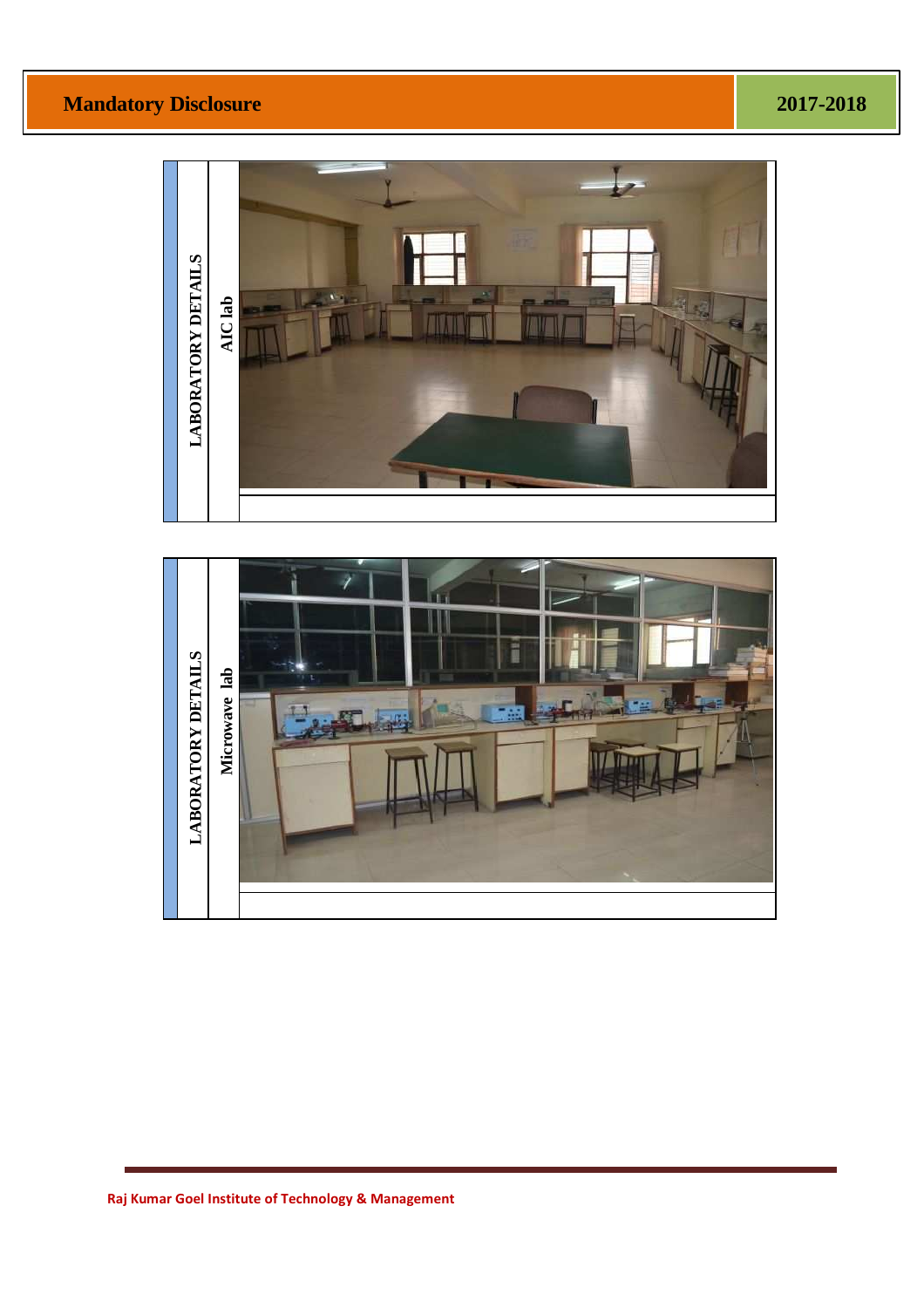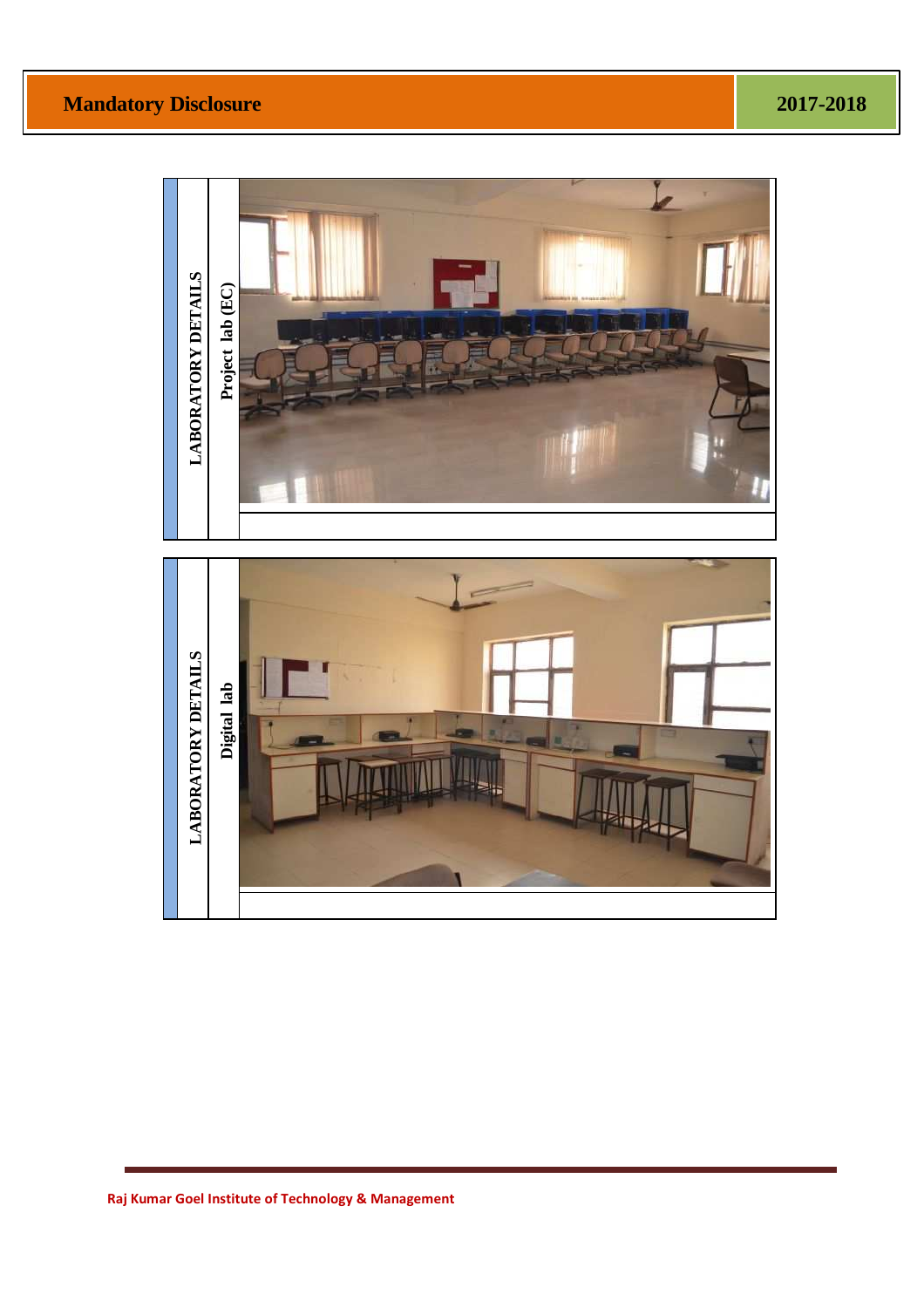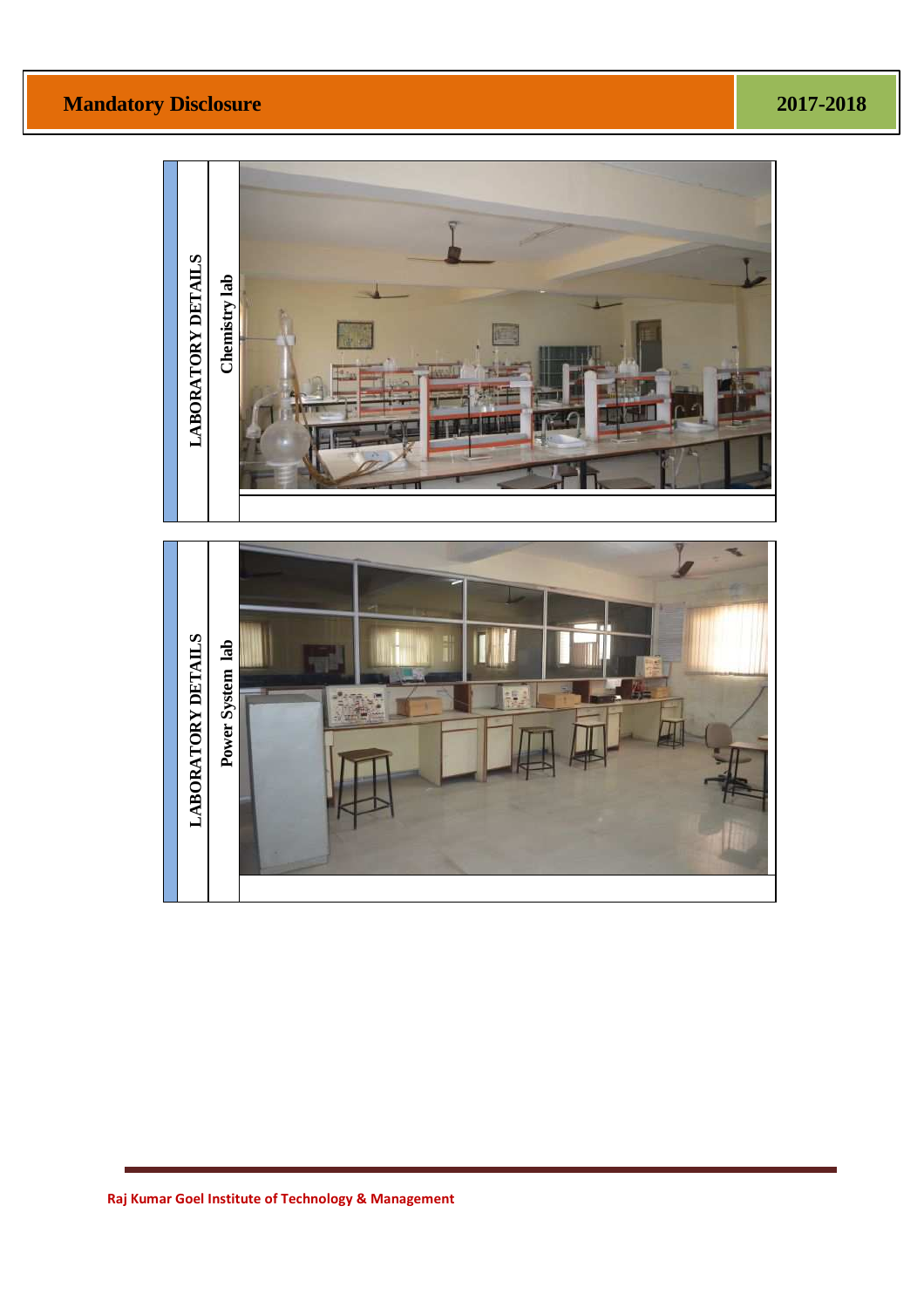

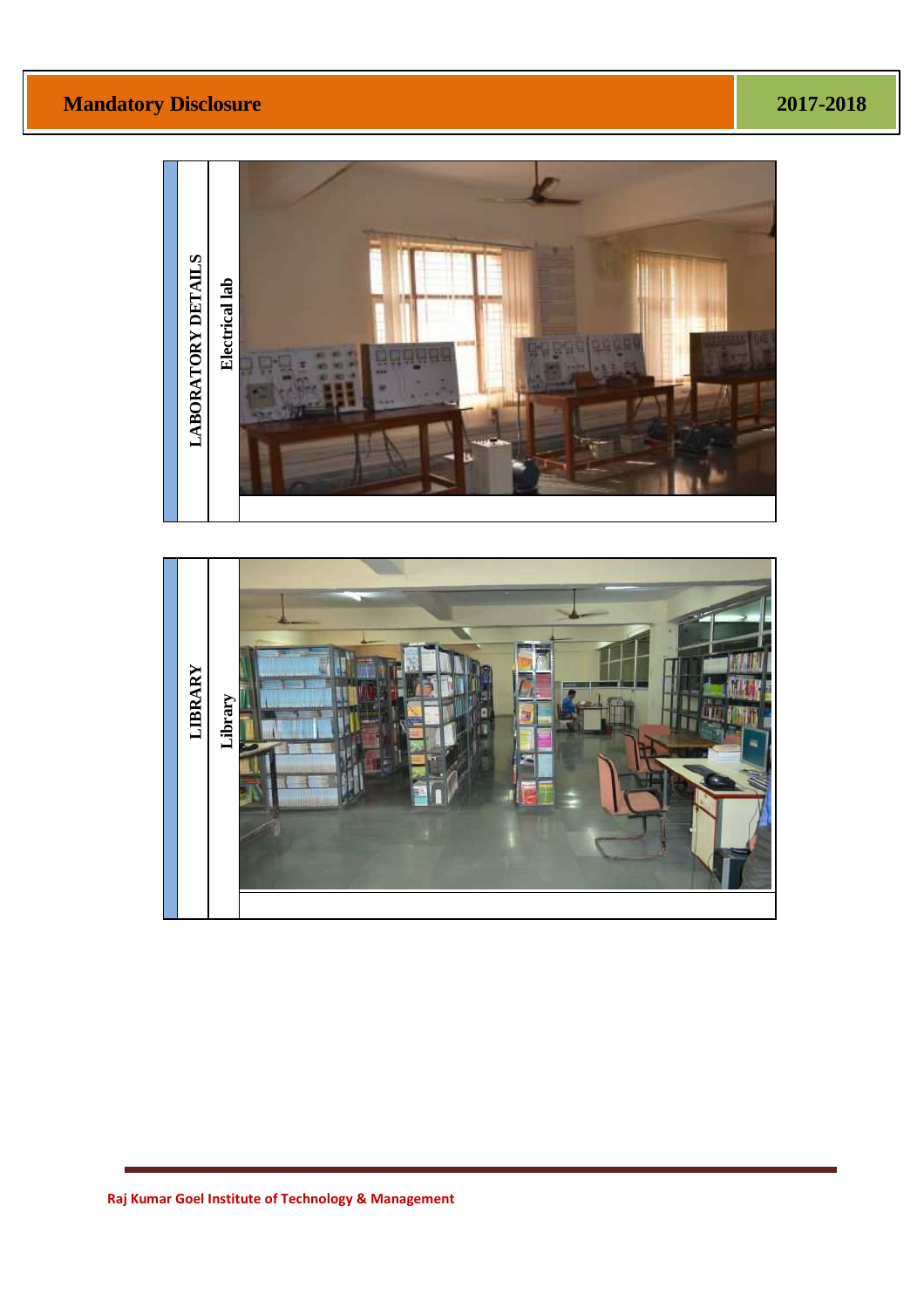

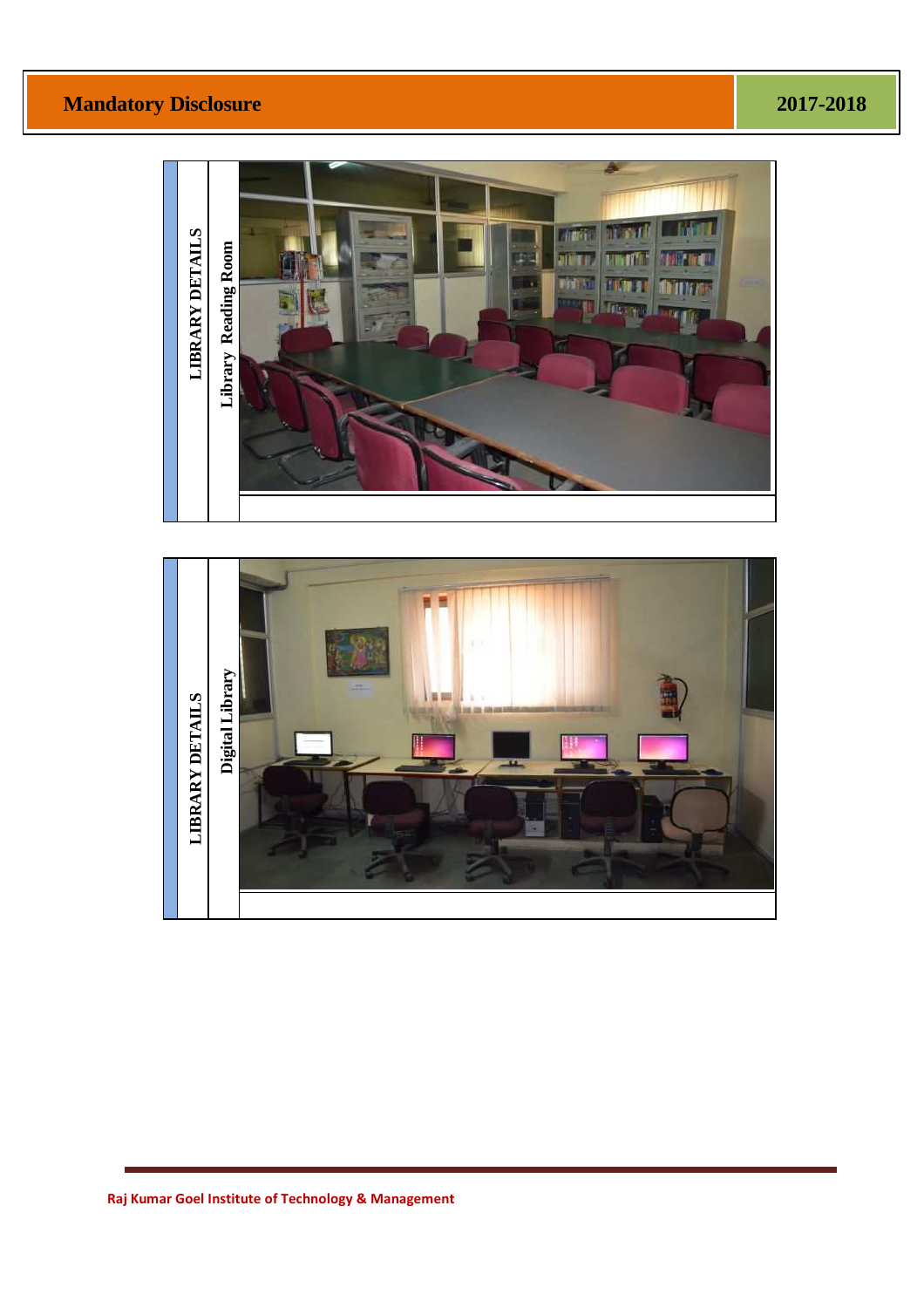

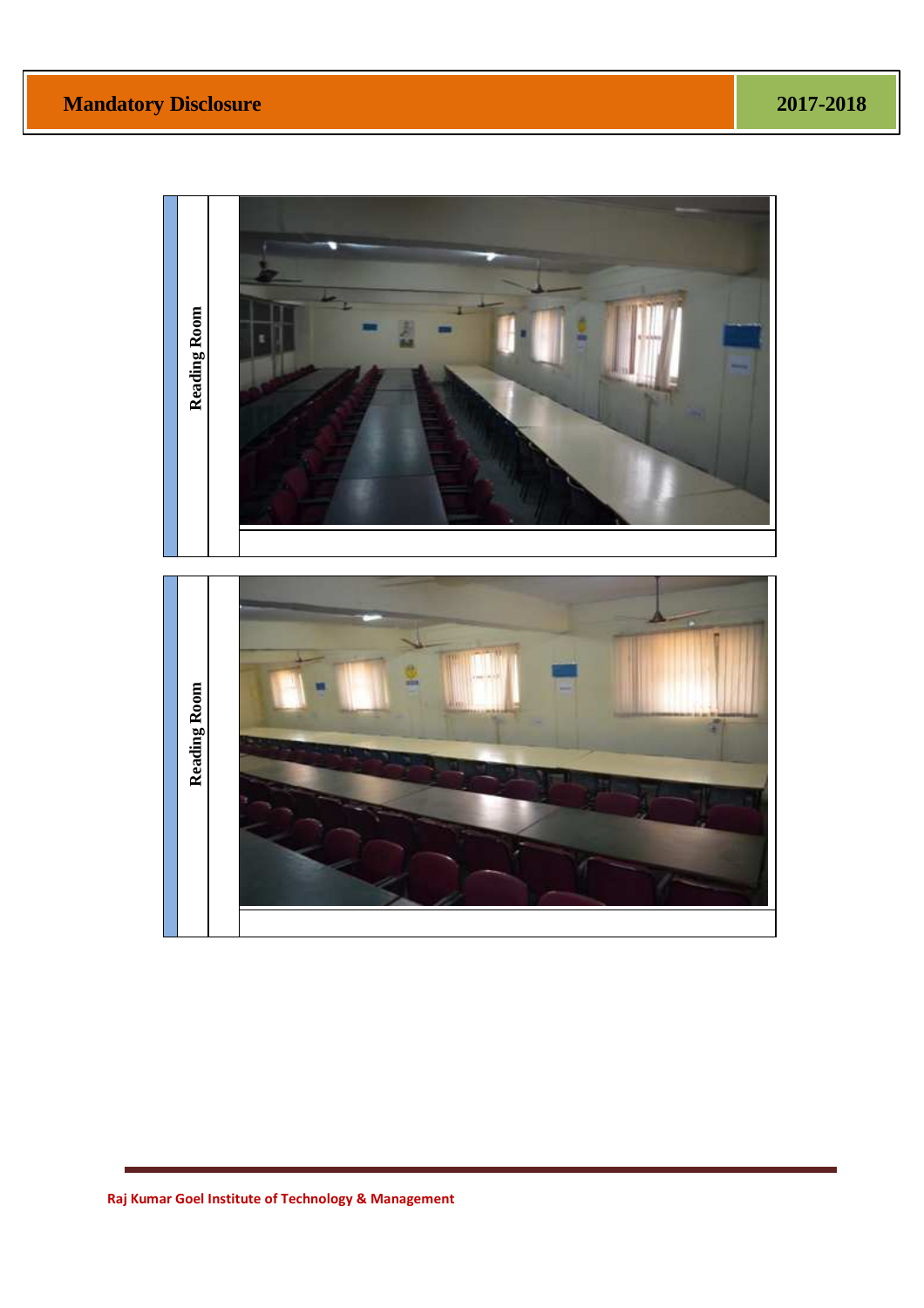

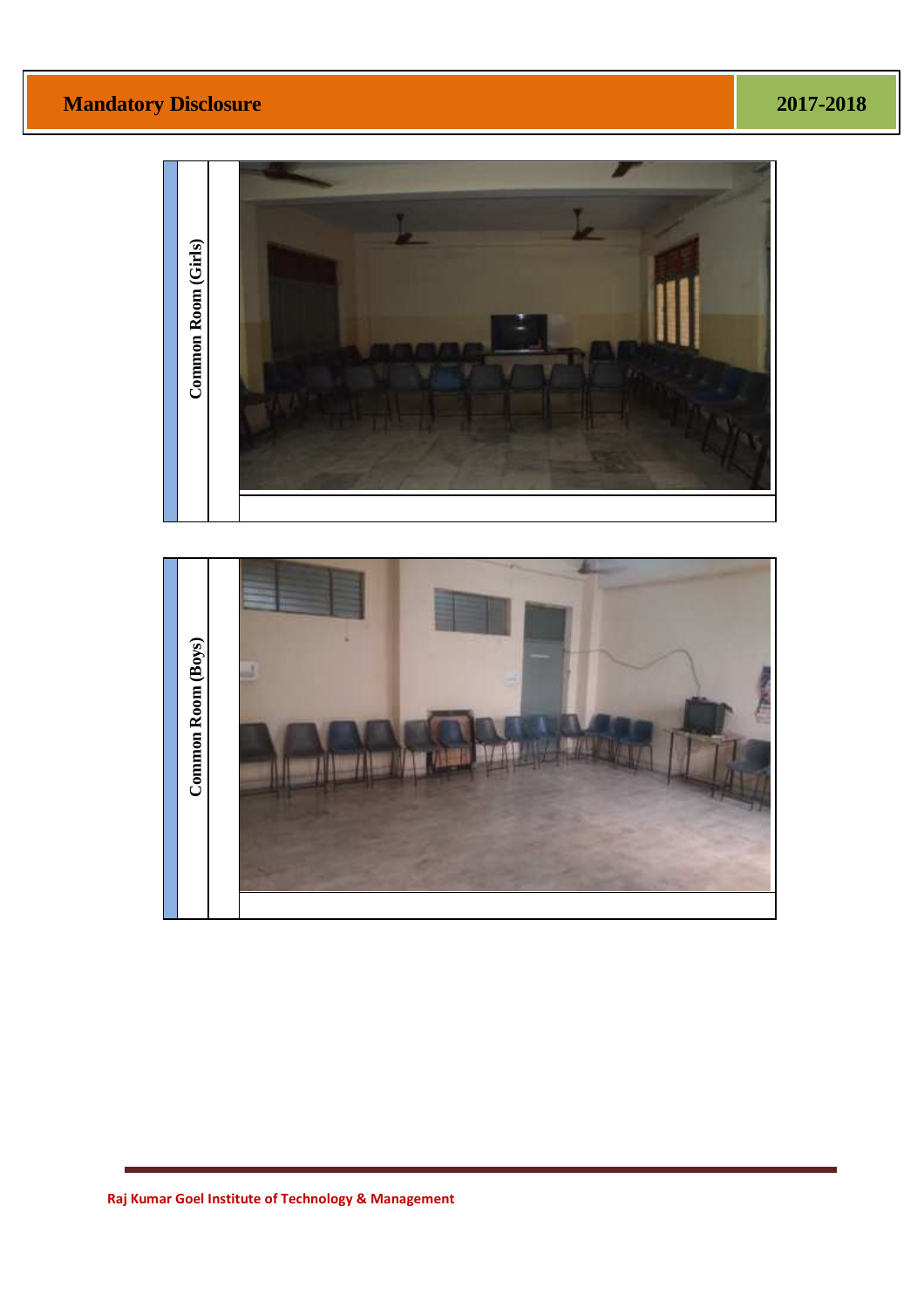

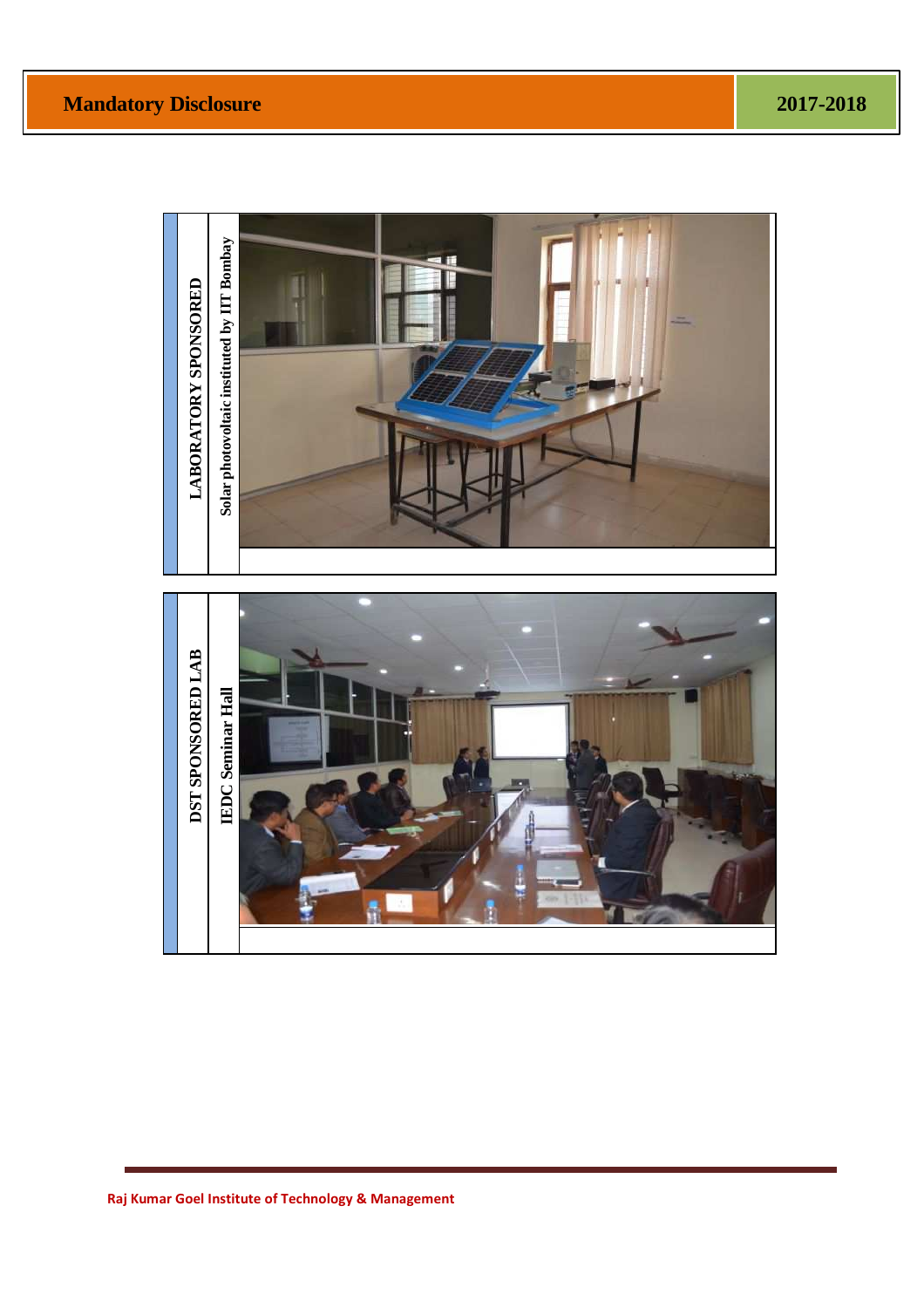# **Mandatory Disclosure 2017-2018 2017-2018**

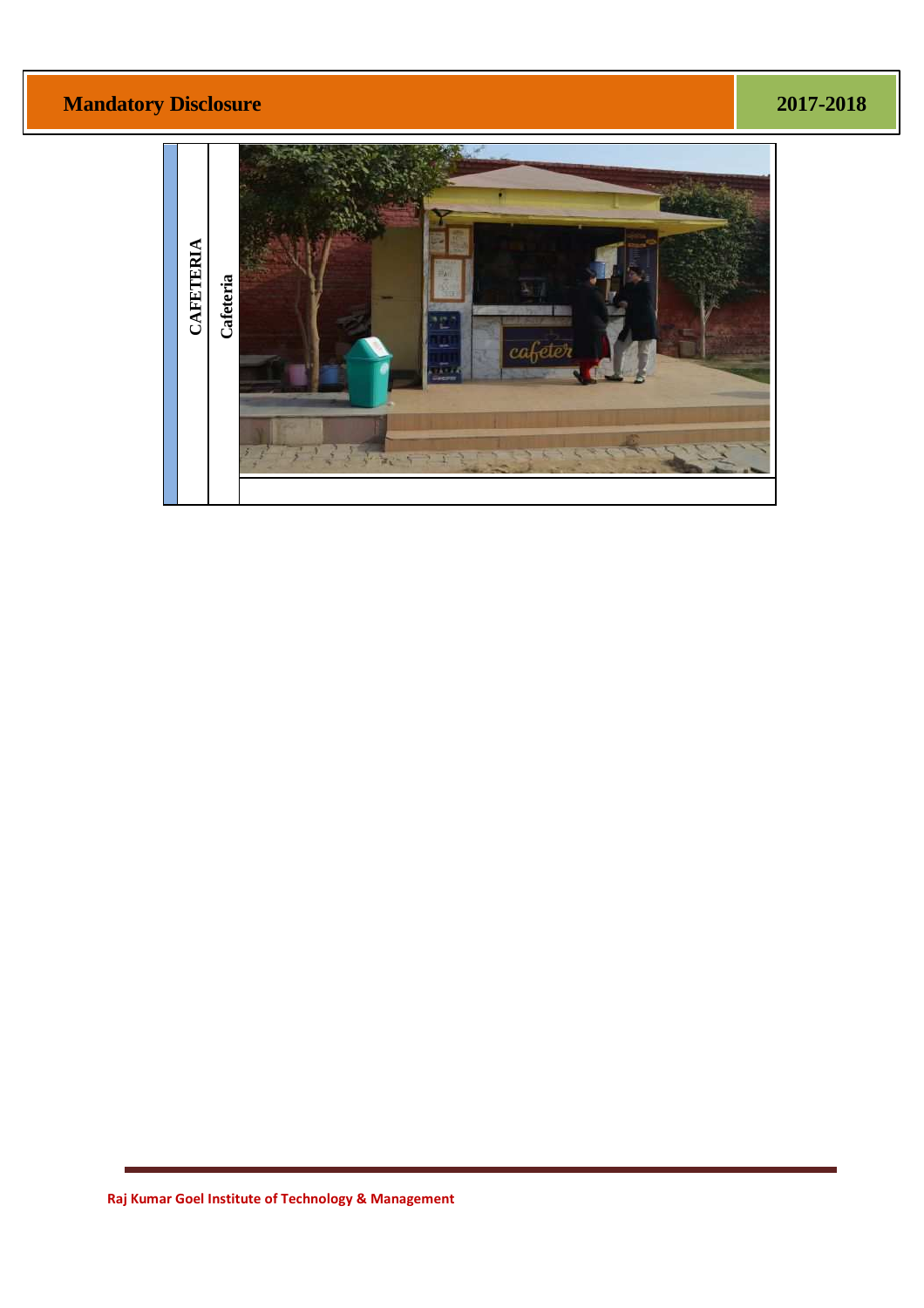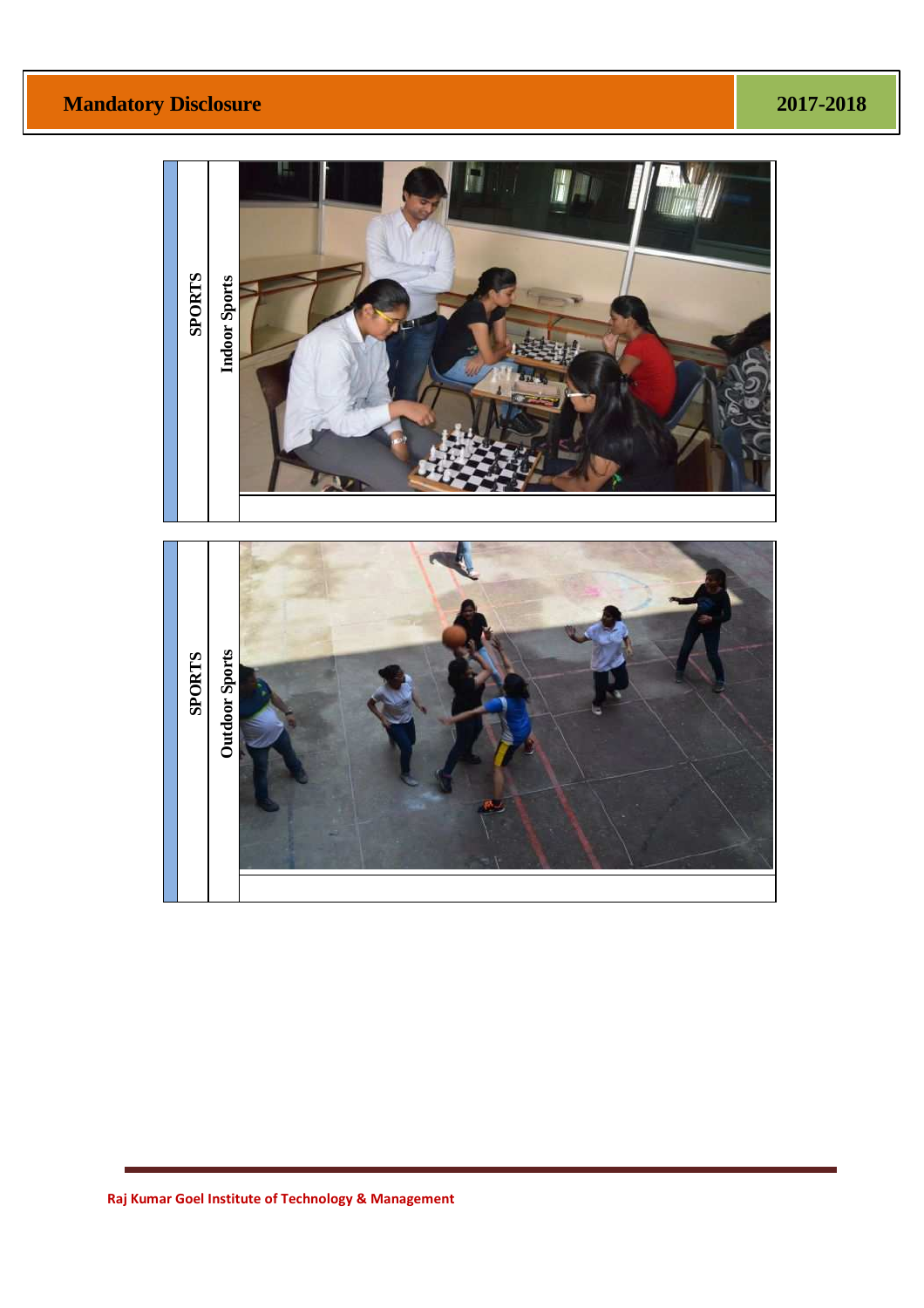

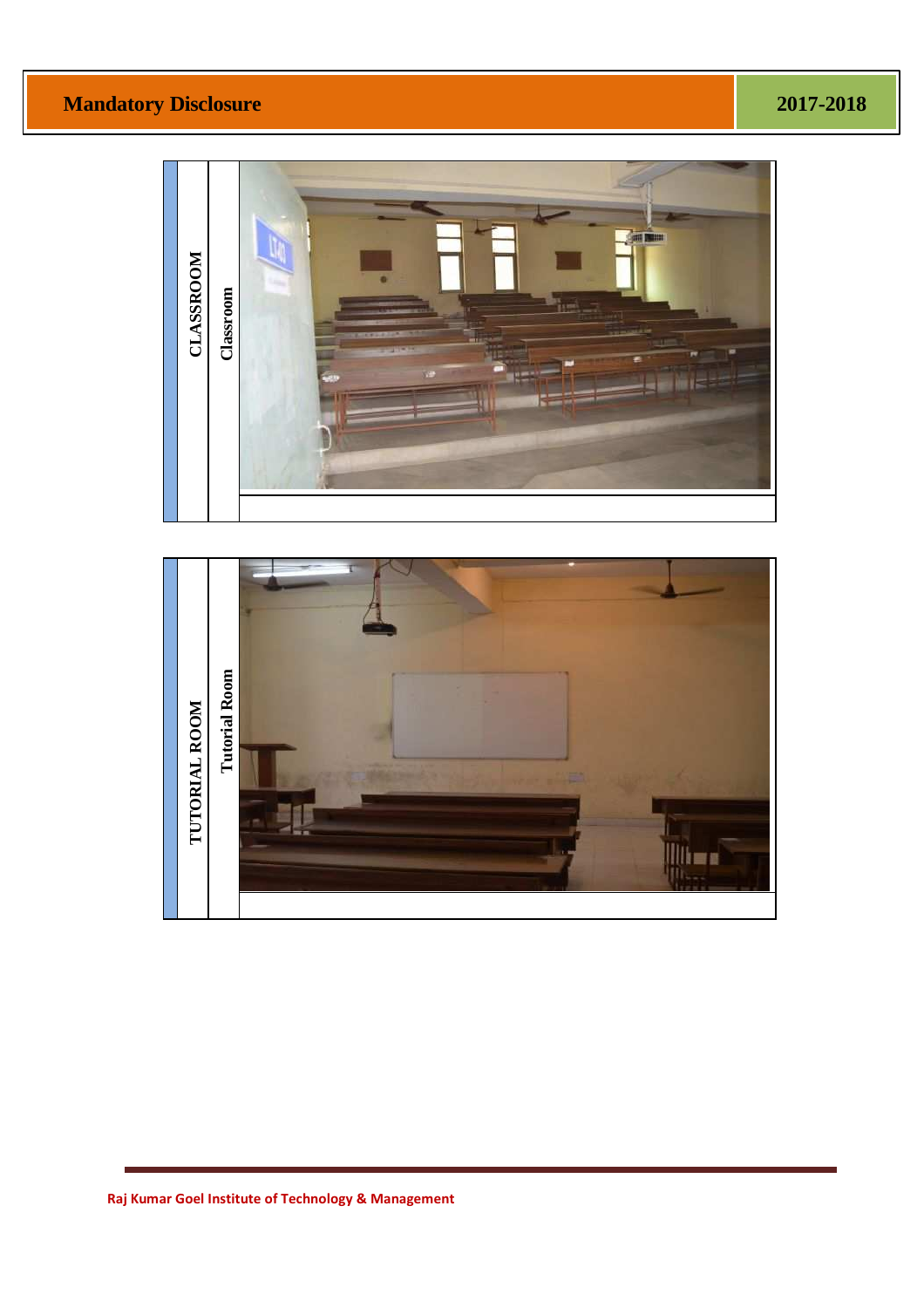# **16. Medical & other facilities at hostel, Boys Hostel, Girls Hostel**



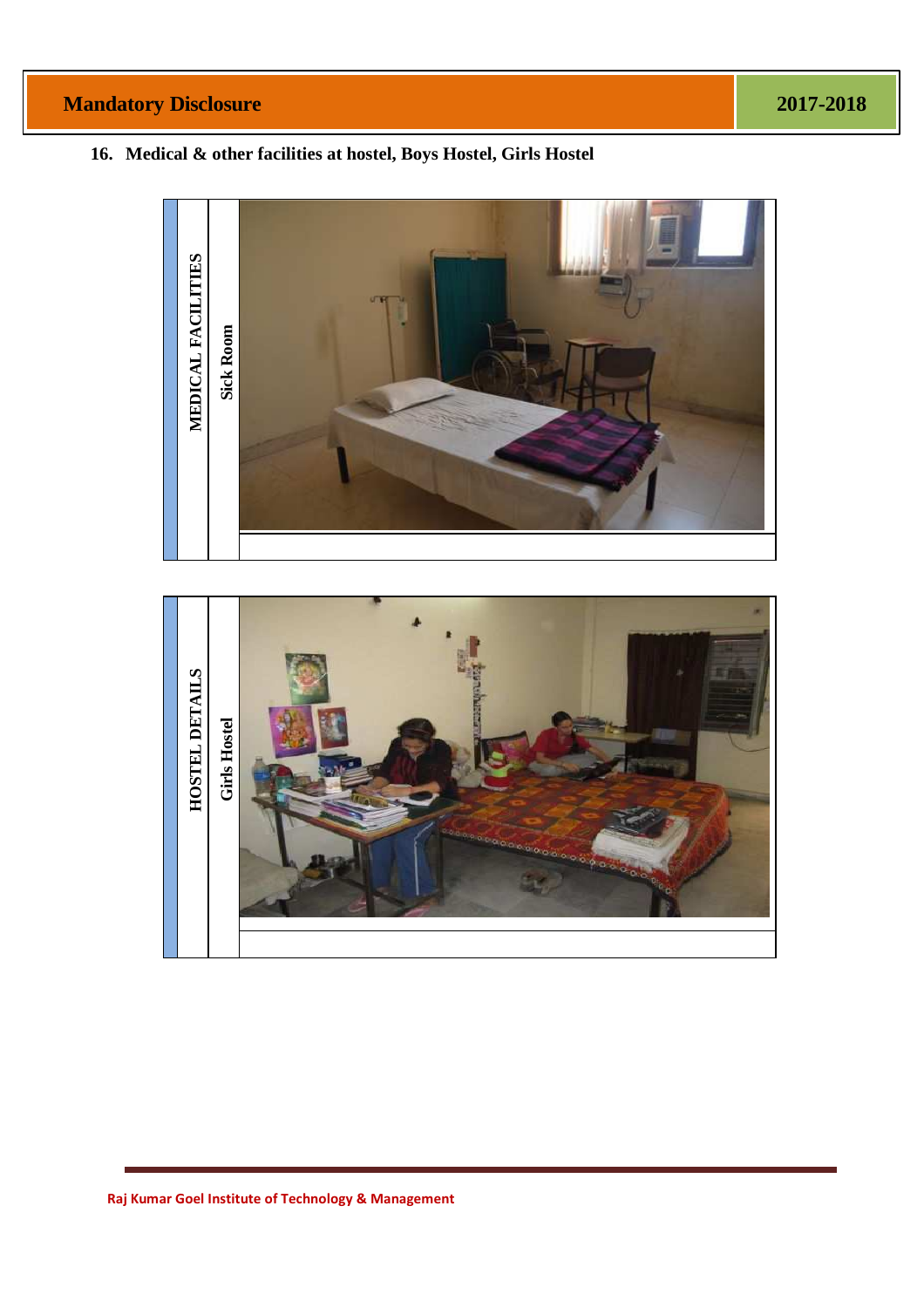![](_page_25_Picture_2.jpeg)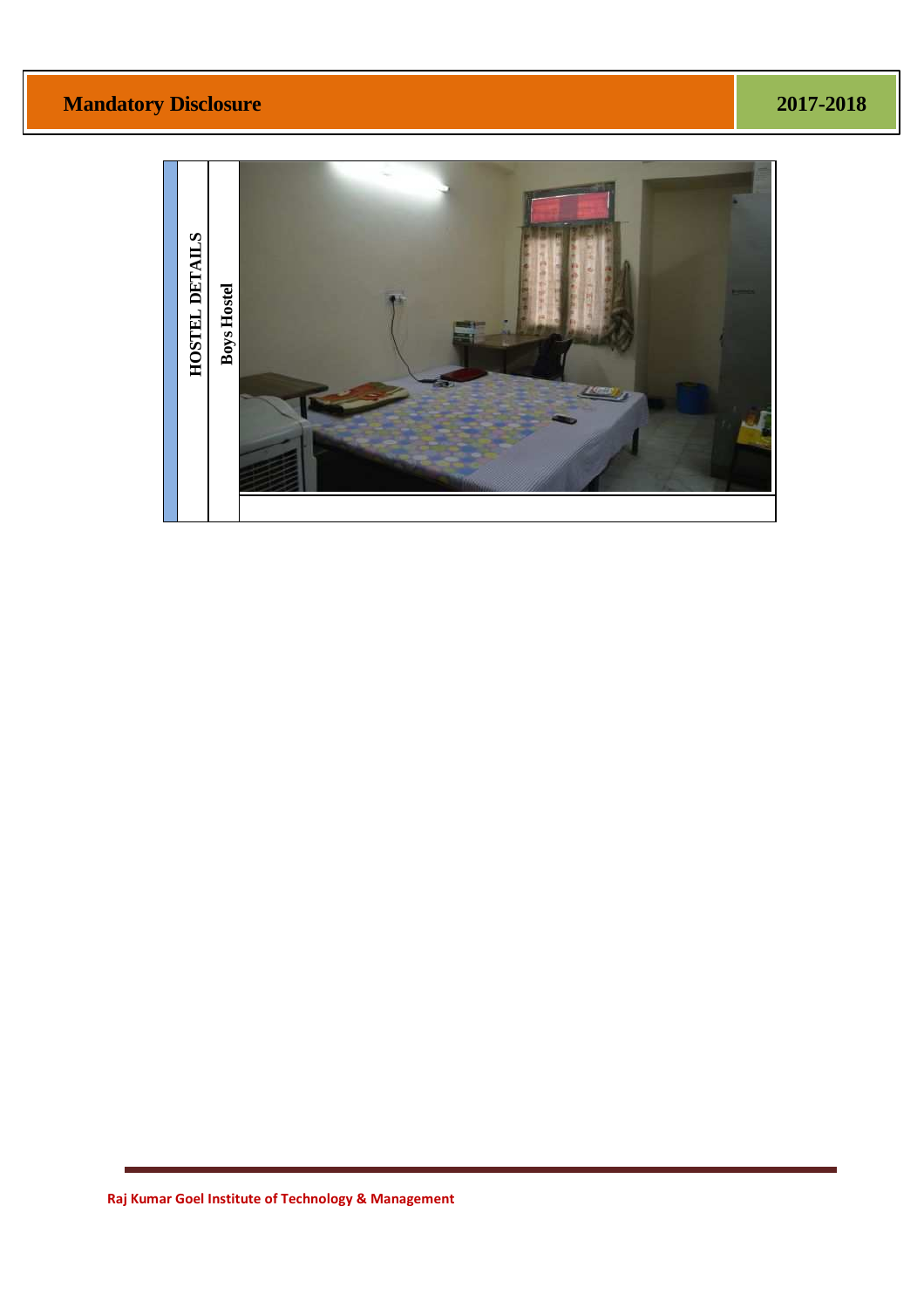# **17. Academic Sessions**

| <b>Academic Sessions</b>                 | Regular                                                                                                                                                                                        |  |
|------------------------------------------|------------------------------------------------------------------------------------------------------------------------------------------------------------------------------------------------|--|
| Examination<br>System, Year<br>/Semester | : UG semester system is followed                                                                                                                                                               |  |
| Period of<br>declaration of<br>results   | AKTU, Lucknow (Affiliating University) conducts examination at the<br>end of every semester (Nov/Dec and April/May) and announces the results within 30 days of after conducting examinations. |  |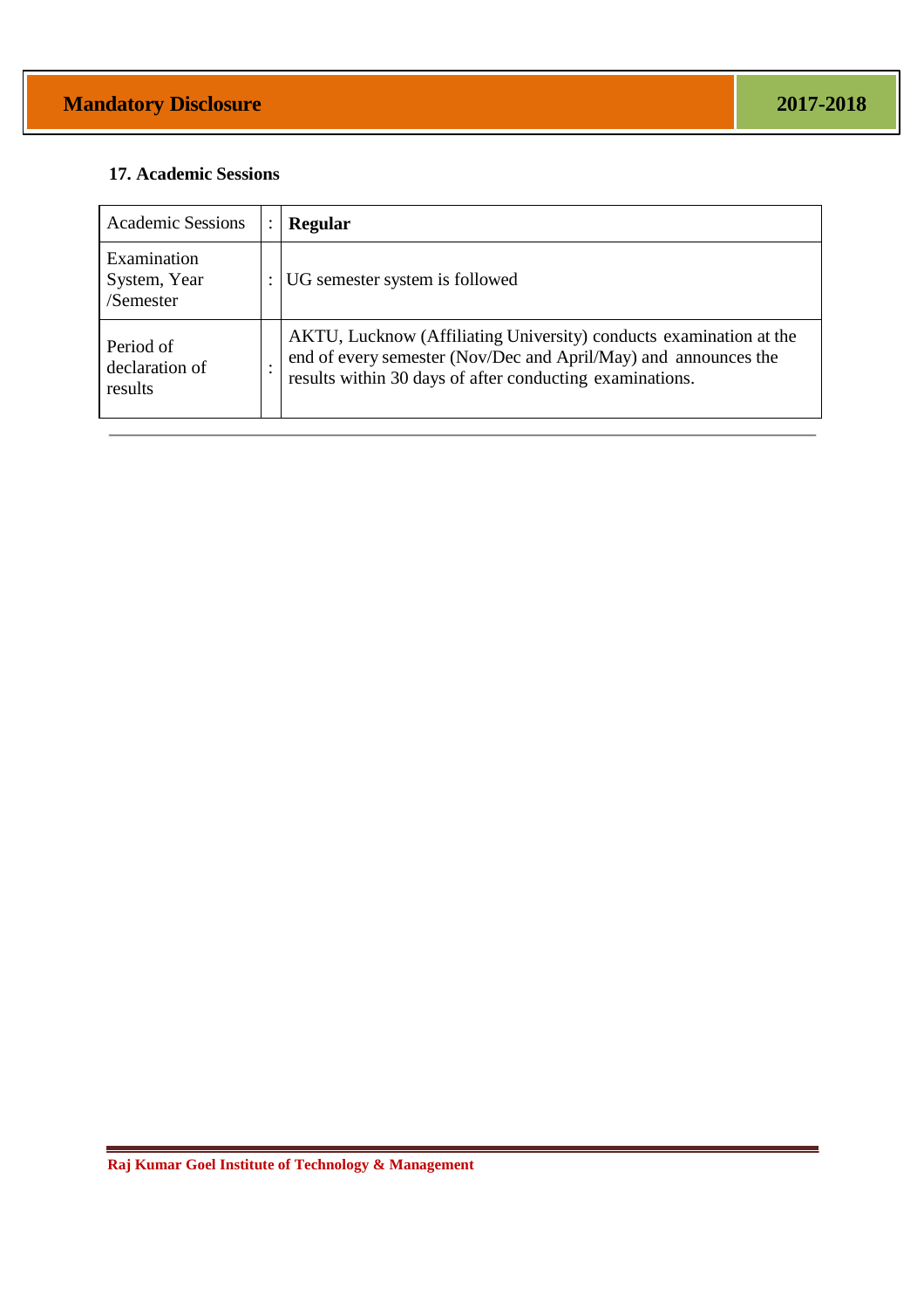#### **18. Counseling / Monitoring**

#### **i. Counseling / Mentoring**

All faculty members are playing the role of "Faculty Counselor". One faculty counselor counsels 20 students, and he / she keeps track of the students' academics, attendance; sorts out problems; sends periodic reports to parents and apprises the Director and the Head of the Department about the progress of the students. Students are free to approach the faculty counselor without inhibition about academics, administration, career and personal matters. The teacher monitors the same set of students year after year to realize overall progress at the end of the course.

#### **ii. Career Counseling**

Career Counseling is done with the help of counseling cell along with the support of department.

#### **Name of the companies visited the campus for recruitments in the academic year 2016-17**

Please visit - http://www.rkgitm.ac.in/track-record.php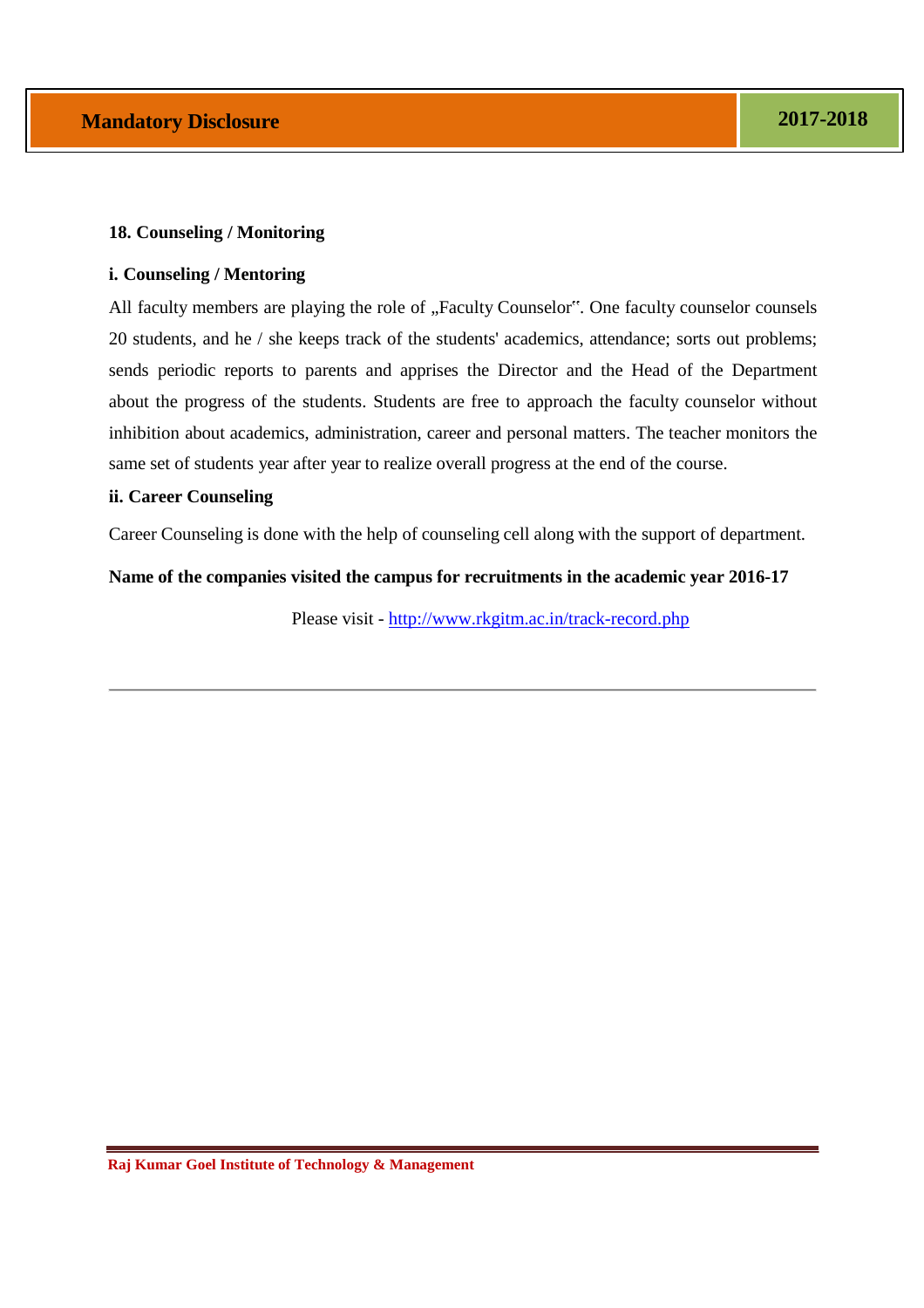**19. Student activities, sports activity, Tech fest, Industrial Visit and literary activities** 

![](_page_28_Picture_3.jpeg)

![](_page_28_Picture_4.jpeg)